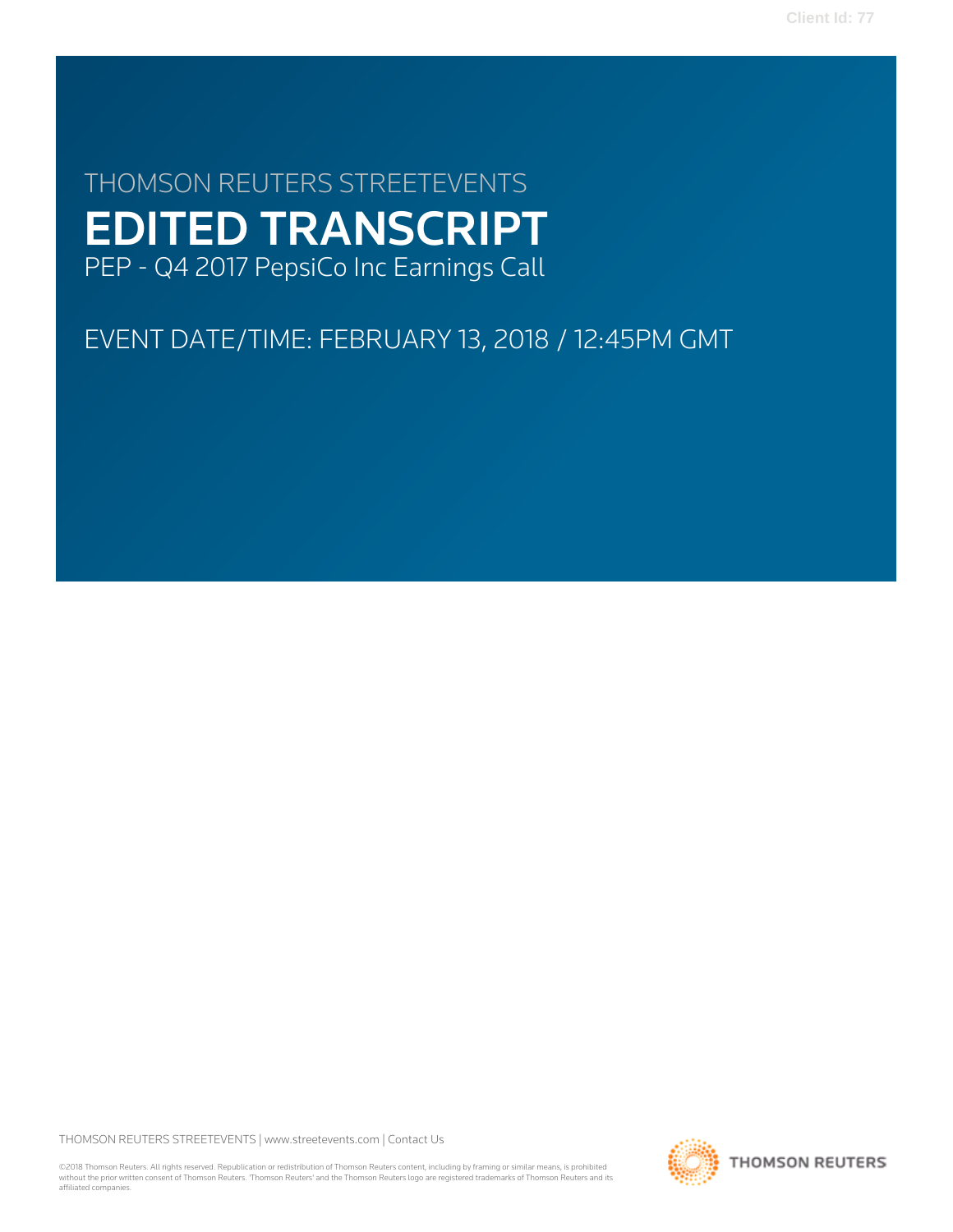# **CORPORATE PARTICIPANTS**

**[Hugh F. Johnston](#page-4-0)** Pepsico, Inc. - Vice Chairman, CFO & Executive VP **[Indra K. Nooyi](#page-2-0)** Pepsico, Inc. - Chairman & CEO **[Jamie Caulfield](#page-1-0)** Pepsico, Inc. - SVP of IR

# **CONFERENCE CALL PARTICIPANTS**

**[Ali Dibadj](#page-10-0)** Sanford C. Bernstein & Co., LLC., Research Division - SVP and Senior Analyst **[Amit Sharma](#page-16-0)** BMO Capital Markets Equity Research - Analyst **[Andrea Faria Teixeira](#page-13-0)** JP Morgan Chase & Co, Research Division - MD **[Brett Young Cooper](#page-15-0)** Consumer Edge Research, LLC - Senior Analyst of Beverages & Managing Partner **[Bryan Douglass Spillane](#page-7-0)** BofA Merrill Lynch, Research Division - MD of Equity Research **[Caroline Shan Levy](#page-8-0)** Macquarie Research - Senior Analyst **[Dara Warren Mohsenian](#page-6-0)** Morgan Stanley, Research Division - MD **[Eunjoo Hong](#page-12-0)** Goldman Sachs Group Inc., Research Division - MD, Co-Head of the GIR Asian Professionals Network, and Senior Analyst **[Kevin Michael Grundy](#page-7-1)** Jefferies LLC, Research Division - Senior VP & Equity Analyst **[Lauren Rae Lieberman](#page-12-1)** Barclays PLC, Research Division - MD and Senior Research Analyst **[Laurent D. Grandet](#page-12-2)** Crédit Suisse AG, Research Division - United States Beverages Lead Analyst **[Mark D. Swartzberg](#page-15-1)** Stifel, Nicolaus & Company, Incorporated, Research Division - MD **[Pablo Ernesto Zuanic](#page-9-0)** Susquehanna Financial Group, LLLP, Research Division - Senior Analyst **[Robert Edward Ottenstein](#page-8-1)** Evercore ISI, Research Division - Senior MD, Head of Global Beverages Research & Fundamental Research Analyst **[Stephen Robert R. Powers](#page-14-0)** Deutsche Bank AG, Research Division - Research Analyst **[Vivien Nicole Azer](#page-10-1)** Cowen and Company, LLC, Research Division - MD and Senior Research Analyst

# **PRESENTATION**

# **Operator**

<span id="page-1-0"></span>Good morning, and welcome to PepsiCo's Fourth Quarter 2017 Earnings Conference Call. (Operator Instructions) Today's call is being recorded and will be archived at www.pepsico.com. It is now my pleasure to introduce Mr. Jamie Caulfield, Senior Vice President of Investor Relations. Mr. Caulfield, you may begin.

# **Jamie Caulfield** - Pepsico, Inc. - SVP of IR

Thank you, operator. With me today are Indra Nooyi, PepsiCo's Chairman and CEO; and Hugh Johnston, PepsiCo's CFO.

We'll lead off today's call with a review of our 2017 performance and full year 2018 outlook, and then we'll move on to Q&A.

Before we begin, please take note of our cautionary statement. This conference call includes forward-looking statements, including statements regarding 2018 guidance based on currently available information. Forward-looking statements inherently involve risks and uncertainties that could cause our actual results to differ materially from those predicted. Statements made on this conference call should be considered together

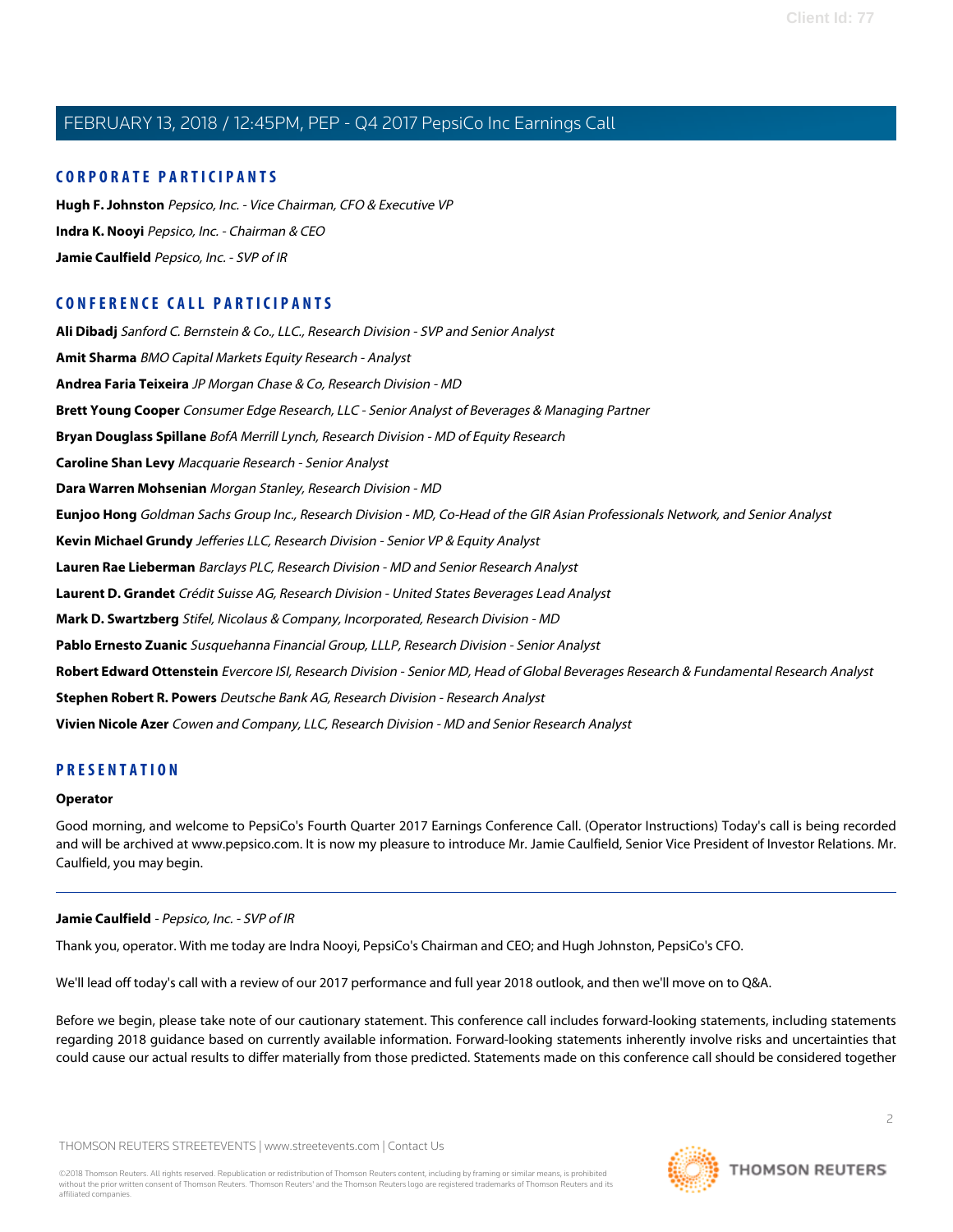with cautionary statements and other information contained in today's earnings release, which includes a detailed discussion of our fourth quarter and full year 2017 reported results, and in our most recent periodic reports filed with the SEC.

When discussing our financial results on today's call, we will refer to certain non-GAAP measures, which exclude certain items, such as the impact of the U.S. Tax Cuts and Jobs Act and foreign exchange translation from our reported results. You should refer to the glossary and other attachments to this morning's earnings release and to the Investors section of PepsiCo's website under the Events and Presentations tab to find full explanations and reconciliations of these non-GAAP measures.

<span id="page-2-0"></span>And now it's my pleasure to introduce Indra Nooyi.

# **Indra K. Nooyi** - Pepsico, Inc. - Chairman & CEO

Thank you, Jamie, and good morning, everyone.

As you saw in this morning's release, we concluded 2017 with another quarter of strong operating performance, capping off another successful year.

In the fourth quarter, overall organic revenue growth accelerated sequentially from the third quarter to 2.3%, right in line with our expectations. Core constant currency operating profit increased 6%, and core constant currency EPS increased 8%.

We had particularly strong performance in the quarter at Frito-Lay North America, with organic revenue growth of 5%, led by impressive growth in variety packs, Ruffles, Tostitos, Doritos and dips. We also gained market share, both in salty snacks and in the more broadly defined macro snacks categories. The business performed well throughout the year, with strong brand activation and innovative new products propelling the top line, and productivity programs continuing to move margins up.

Quaker Foods North America had very good performance. Hot cereals volume grew mid single digits. And we gained share in our 3 key categories of hot cereals, bars and ready-to-eat cereal.

North America Beverages posted sequential improvement from the third quarter in organic revenue performance, with volume trends improving in trademarks Pepsi, Mountain Dew, Gatorade and Lipton. More importantly, we have robust marketing innovation lined up for 2018, including the launch of our Pepsi Generations campaign; the launch of Mountain Dew Ice, which was prominently featured with Doritos Blaze at the Super Bowl; the introduction of bubly, our new sparkling water that combines refreshing flavors with an upbeat and playful sense of humor to shake things up in the sparkling water category; and further marketing support and packaging innovation, as LIFEWTR enters its second year from launch.

To be clear, while our North American Beverage segment's top line performance did improve compared to the third quarter, overall, its performance still has tremendous room to improve, and we're taking the right steps to realize those opportunities. We remain committed to our strategy to compete on the basis of brand building, innovation and market data execution across our portfolio of brands as the best way to create shareholder value over the long term.

Turning to our international segments.

Organic revenue growth outside North America was fueled by continued strong performance in developing and emerging markets, which posted organic revenue growth of 7% as a group, led by double-digit growth in Vietnam, Turkey, Thailand, Philippines and Argentina; high single-digit growth in Russia and China; and very solid mid-single-digit growth in Mexico and India.

For the full year, we delivered solid organic revenue growth of 2.3%. We expanded core operating margin by 45 basis points. We grew core constant currency EPS by 9%, exceeding the 8% goal we set out at the beginning of 2017. We generated free cash flow, excluding certain items, of \$7.3 billion, which exceeded our goal of approximately \$7 billion we set out at the beginning of 2017. Core net ROIC expanded by 140 basis points and now stands at 22.9%. And we met our goal of returning \$6.5 billion in cash to shareholders through dividends and share repurchases.

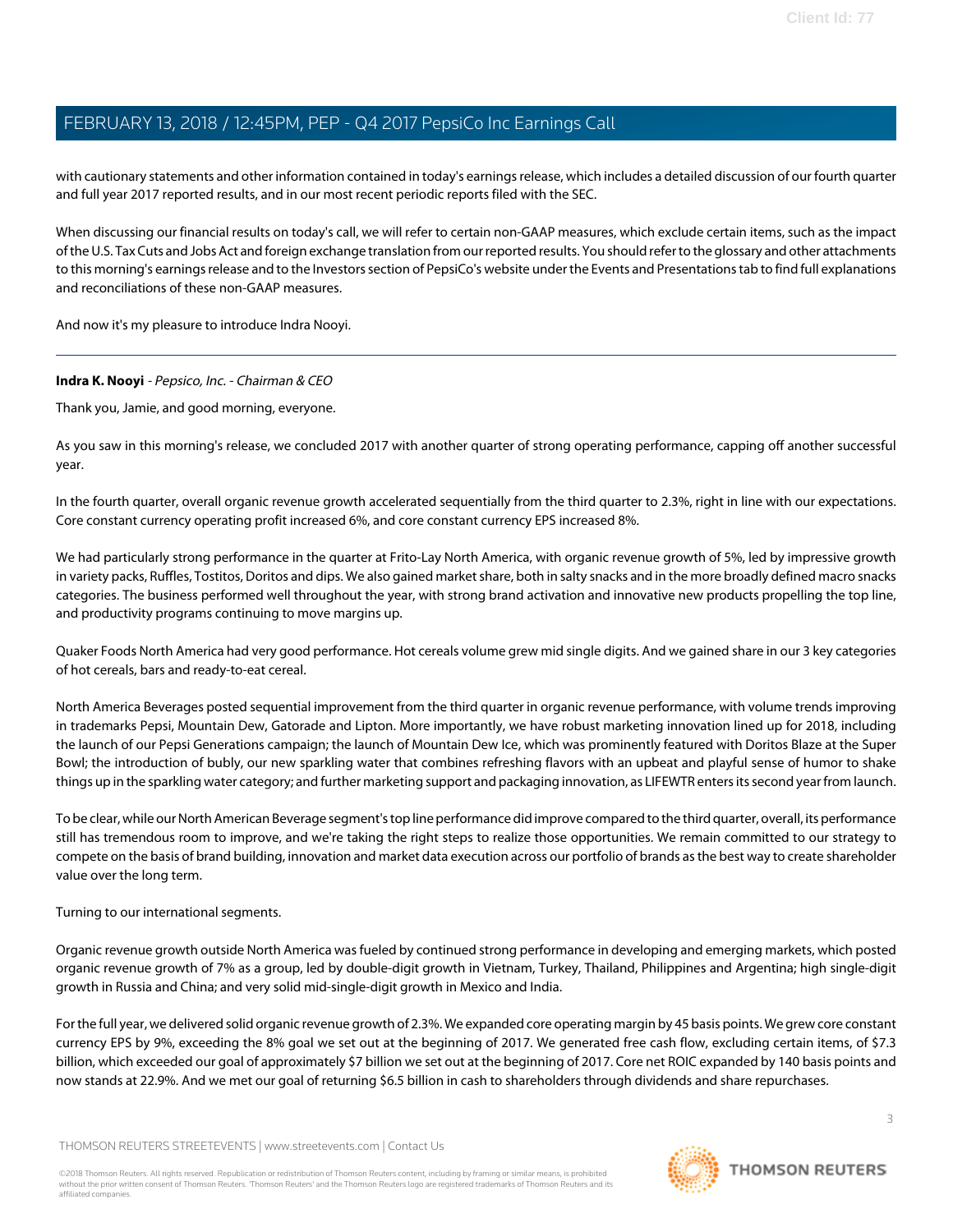These are impressive results, particularly in light of the challenges posed by global mega trends impacting our industry, from macroeconomic and political volatility, the continued rebalancing of the economic world, to shifting consumer preferences and increasing demand for healthier products, to the disruption of retail caused by the rapid growth of e-commerce and the blurring of channel lines.

Our [2000] results add to a long run of very strong operating performance. Over the past 5 years, organic revenue grew at a 4% compound rate. Core operating margin expanded by 220 basis points. Core constant currency EPS growth averaged 9% annually. Core net ROIC expanded more than 750 basis points. Our annualized dividend per share increased by 50%. And we returned \$38 billion to shareholders through dividends and share repurchases combined.

Our results for 2017 and over the longer past are a result of our steadfast commitment to manage our business responsibly and sustainably. Our portfolio of businesses has delivered consistently strong financial results year after year, while making the investments and taking the necessary actions to sustain shareholder value creation over the long term.

Specifically, the expansion of our geographic reach and product portfolio has made our business more resilient. The power of our customer relationships in retail and foodservice has created advantage in the marketplace. The strength of new capabilities in e-commerce, research and development, social and digital marketing and design has helped us connect with consumers in new ways. Our environmental footprint has continued to shrink, streamlining our operations and reducing costs. And our commitment to productivity has enabled us to sustainably reinvest in the business, positioning us to capture tomorrow's growth.

In a nutshell, we have built a business that balances top line growth, productivity and reinvestment to generate strong financial results, in a way that is self-reinforcing and self-sustaining.

The strength of our customer relationships in the United States was reflected in the most recent Kantar Retail PoweRanking survey, where our retail partners once again named us as the #1 best-in-class manufacturer. And for the first time, we received the top ranking in every functional category, including clear company strategy, most important consumer brands, growth and profitability, sales force and customer teams, insights and category management, supply chain management and use of digital platforms. Similarly, we were highly ranked in service by Advantage in many of our markets outside the United States, including key markets like China, Russia, the U.K. and Mexico.

Our annual productivity savings of approximately \$1 billion have been driven by a relentless continuous improvement mindset, focused on every aspect of our value chain and guided by our environmental sustainability agenda. We have refined our business model to reduce management layers and accelerate decision making, and have deployed leading-edge technologies to increase manufacturing throughput, reduce logistics costs and increase go-to-market efficiency and effectiveness.

Further, our robust environmental sustainability agenda has complemented these initiatives. Its focus on reducing water and energy use and eliminating waste has both reduced cost and vastly reduced our environmental impact.

For example, in 2017, we accelerated our efforts to minimize PepsiCo's environmental impact, enabling us to streamline costs and mitigate our operational impact in the communities we serve. We have teamed up with disruptor start-ups, leading universities, governments and innovators to develop biodegradable film resins that meet the sustainable flexible packaging requirements of our global food and beverage business, a technology to help advance our goal of designing 100% of our packaging to be recyclable, compostable or biodegradable by 2025.

Despite the many challenges we faced over the years, from changing consumer preferences, to disruption in the retail environment, to geopolitical turmoil, we have consistently and substantially reinvested savings back into the business to further build capabilities and adopt technologies that we believe will enable us to sustain our top line growth.

So for example, our investment in e-commerce across multiple channels, from e-grocery, to direct to consumer, to pure play, helped drive exceptional growth in 2017. We are leveraging big data and predictive analytics to sharpen real-time marketing messages, dynamic merchandising and tailored offers. And we're increasingly collaborating with retail customers to make e-commerce a point of differentiation for PepsiCo. As a result, our

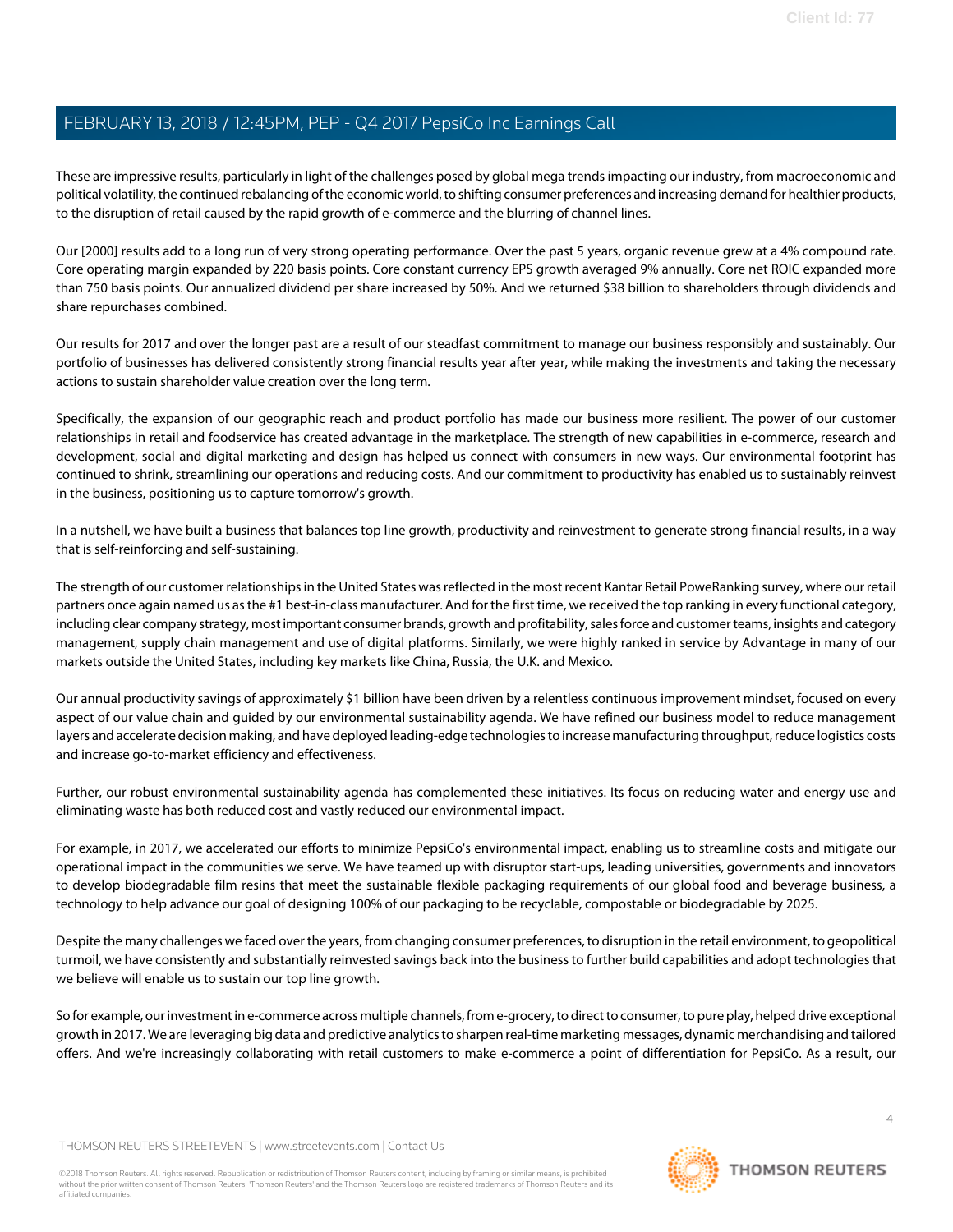e-commerce business is now approximately \$1 billion in annualized retail sales, and we are well-positioned to capitalize on what is sure to be a dynamic future in this space.

And our investment in the world-class design capability enables the successful launches of innovative new products like LIFEWTR and injected excitement and dynamism into our presence at major global events, from the Super Bowl to the UEFA Champions League Final.

Looking to 2018, we are encouraged by a number of factors.

The global economy is growing, with developed markets stable and a number of developing and emerging economies showing signs of acceleration. In most of our key markets, the picture is relatively positive, with strong employment, consumer spending and consumer sentiment data. And in the United States, our largest market, we expect the recently enacted tax reform to have a positive impact on many sectors and businesses and on the economy overall.

However, our outlook is tempered by expectation for challenging industry conditions, including: a continued dynamic retail landscape; shifting consumer preferences and behaviors, especially as it relates to their focus on health and wellness; a robust competitive environment; and rising commodity costs.

Despite these challenges, we believe we are poised to continue to perform well, precisely because we have been making the investments and taking the actions to adapt and thrive in the current dynamic environment.

For 2018, we will be aided by the financial benefits provided by the recent U.S. tax reform, which will allow us to make incremental investments to further fortify our business. For example, in 2018, we will provide a bonus of up to \$1,000 to full-time front-line U.S.-based associates to reward and recognize their dedication and contribution to making our business better and stronger. And we will invest in training our global associates to arm them with the skills to succeed in tomorrow's workplace.

Furthermore, as a company, we will double down on new capabilities in areas such as e-commerce, digital and brand marketing to make us even more competitive. We're going to accelerate capital investments to add manufacturing capacity and make our operations more efficient. And we're enhancing cash returns for our shareholders, beginning with the 15% increase to our annualized dividend per share effective with the dividend expected to be paid in June 2018.

Taken together, these actions are consistent with our philosophy of responsible sustainable management. The extent the durability of our business, while strengthening cash returns to our owners, those who have entrusted their capital to us, to generate secure growing returns to provide for their retirements, their children's educations and all the other noble financial goals they may be pursuing.

<span id="page-4-0"></span>With that, let me turn it over to Hugh. Hugh?

# **Hugh F. Johnston** - Pepsico, Inc. - Vice Chairman, CFO & Executive VP

Thank you, Indra, and good morning, everyone.

Let me begin with a discussion of our assessment of the impact of the recently enacted U.S. tax reform because it has implications for our 2018 financial outlook on a number of dimensions.

From our perspective, it will affect 5 key areas.

First, beginning in 2018, it will result in a lower tax rate on our U.S. earnings.

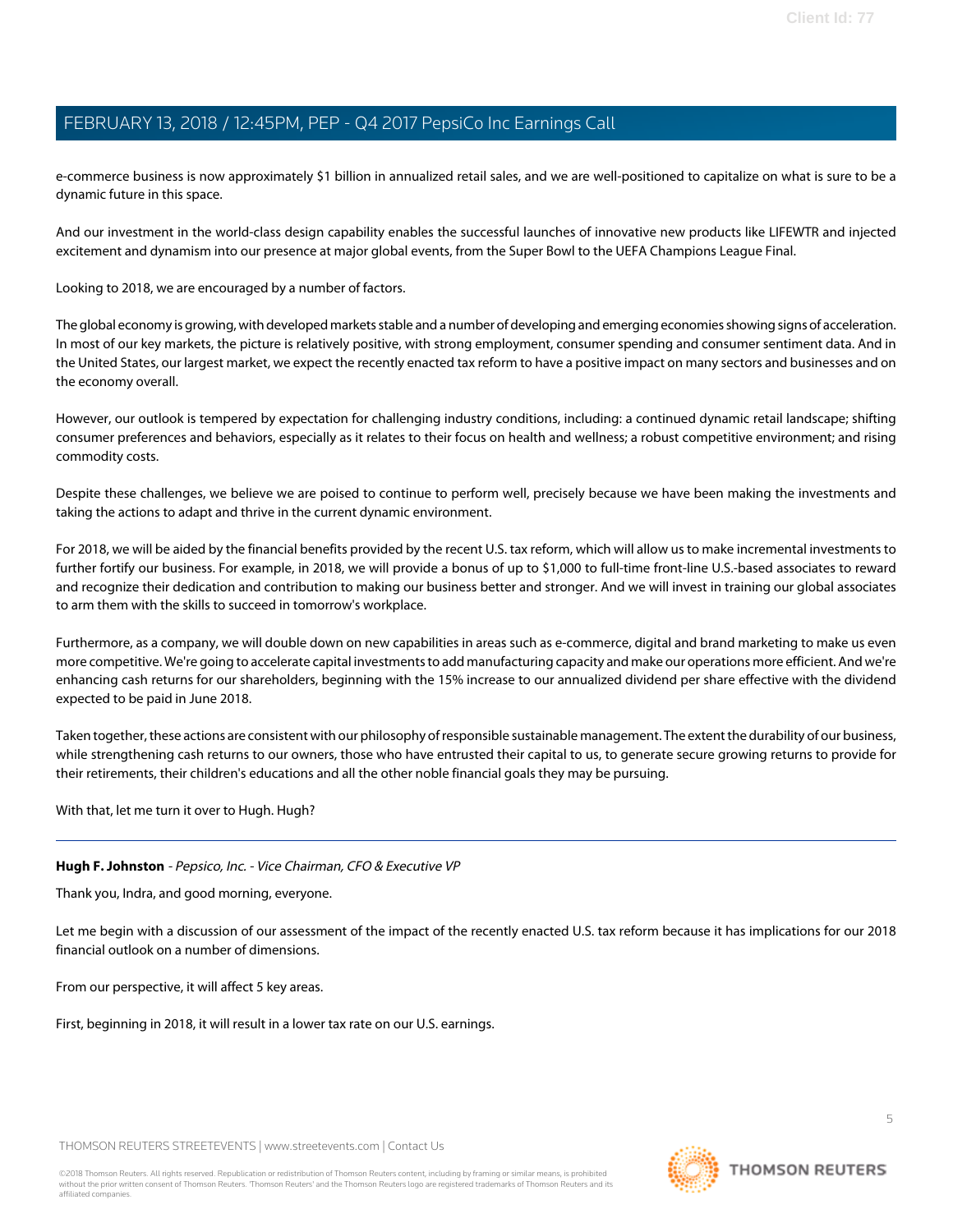Second, it imposes a onetime mandatory tax on our international accumulated earnings that existed as of year-end 2017, regardless of whether we choose to repatriate those earnings, but at a substantially lower rate than would have previously applied to actual repatriation. So net, it provides a much more efficient framework in which to repatriate our international cash.

Third, it decreases our net deferred tax liabilities, as those tax deferred items are now expected to be taxed at a lower rate at the point they became taxable.

Fourth, it will allow for a much greater mobility of our international cash going forward.

And fifth, it will drive higher cash on cash returns on U.S. capital projects, as capital spending for the next 5 years will be immediately deductible for tax purposes.

As a consequence, in the fourth quarter of 2017, we recorded a onetime \$2.5 billion provisional net tax expense, which reflects the deemed provisional onetime repatriation tax of approximately \$4 billion, net of a provisional \$1.5 billion benefit relating to the deferred tax remeasurement. The provisional \$4 billion liability associated with the international accumulated earnings is expected to be paid out over 8 years starting in 2019. We expect a lower overall effective tax rate for 2018. We will accelerate some capital projects into 2018, resulting in an expectation for total CapEx to be approximately \$3.6 billion in 2018. And we expect to make a \$1.4 billion discretionary pension contribution in the first quarter of 2018 to maximize its tax deductibility.

So turning to our guidance for 2018.

We expect organic revenue growth at least in line with our 2017 growth rate or 2.3%, as we expect to continue to benefit from successful product innovation and strong marketplace execution, but tempered by a cautious outlook as it relates to the retail environment and changing consumer behavior.

As Indra mentioned, we expect to step up investment spending in frontline workforce training, digital capability, data analytics, e-commerce and advertising and marketing.

We expect our core effective tax rate to be in the low 20s. And we expect core earnings per share of \$5.70, or a 9% increase compared to 2017 core earnings per share of \$5.23, with the benefit of the lower tax rate substantially offset by the incremental investments.

Turning to cash flow.

We expect to continue to generate strong cash flow and to exercise discipline over capital allocation, with prudent reinvestment into the business and the majority of our free cash flow returned to shareholders.

So for 2018, we expect free cash flow of approximately \$6 billion, approximately \$9 billion in cash flow from operations, which includes the \$1.4 billion discretionary pension contribution. On this point, it is important to note the pension funding will reduce our gross debt from a rating agency perspective and so it creates room for leverage elsewhere within our capital structure.

And we expect net capital spending of approximately \$3.6 billion. As I mentioned, this is a bit above our trend over the last few years as we accelerate some projects into 2018.

And we expect to return approximately \$7 billion to shareholders in 2018, with cash dividends of approximately \$5 billion, reflecting the 15% dividend increase Indra mentioned and share repurchases of approximately \$2 billion.

Further, beyond 2018, we see the prospect for even higher cash returns as we begin to fully realize the benefits of greater global cash mobility. Relatedly, we announced today our new 3-year share repurchase program commencing July 1, 2018, providing for the repurchase of up to \$15 billion of common stock.

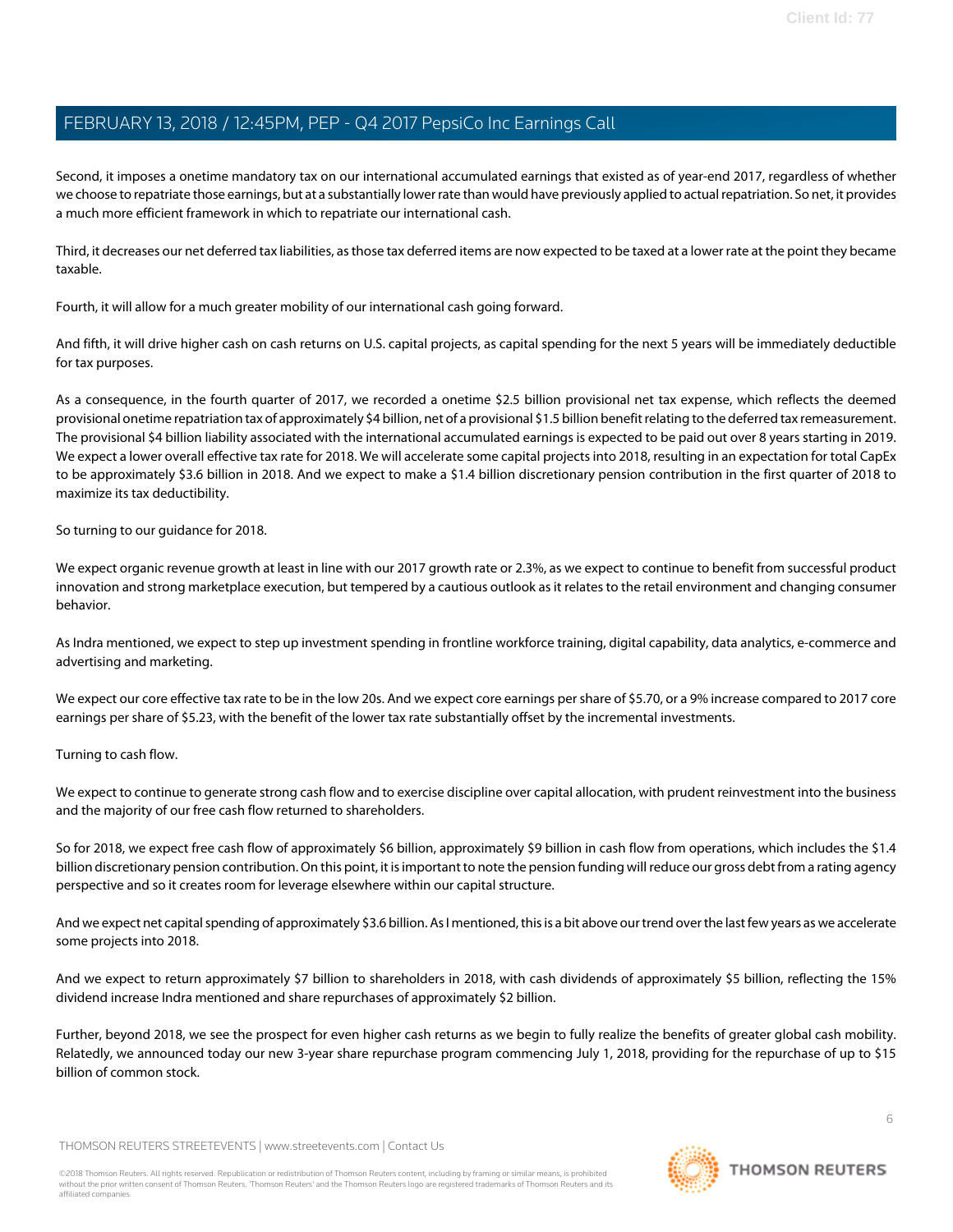Finally, as you update your models, I'd like to highlight the following.

We expect our rate of organic growth -- organic revenue growth and core constant currency EPS growth to be higher in the second half than in the first half, as we will lap NAB's softer performance and natural disaster-related business disruptions in the second half. We expect variability in the timing of productivity savings investments, and this includes the accrual of the frontline bonus and net commodity inflation to contribute to relatively better performance in the second half. And we expect the fourth quarter to have the largest year-on-year core tax rate benefit.

With that, we're ready to take the first question.

# **QUESTIONS AND ANSWERS**

# **Operator**

<span id="page-6-0"></span>(Operator Instructions) Our first question comes from the line of Dara Mohsenian of Morgan Stanley.

#### **Dara Warren Mohsenian** - Morgan Stanley, Research Division - MD

So NAB continued to be weak for the second straight quarter. I was hoping you could review your plans there to improve market share performance on the CSD side of the business going forward; and how big a piece lower pricing or greater promotion is within those plans. You mentioned some tweaks post Q3 in terms of shelf space focus, et cetera, but it did look like you pulled the pricing lever more aggressively in Q4, both in the scanner data as well as reported results despite the comments on brand building. So I'd love some detail there. And then also, while we're on the subject, can you review the Gatorade trends in North America from a market share perspective and forward plans for that brand?

# **Indra K. Nooyi** - Pepsico, Inc. - Chairman & CEO

Yes. Hugh, you want to take this?

# **Hugh F. Johnston** - Pepsico, Inc. - Vice Chairman, CFO & Executive VP

Yes, I'd be happy to take it. Thanks, Dara, for the questions. A couple of comments on that. First, I want to make clear that our strategy in the beverage business remains as it's been. It's focused on brand building. It's focused on innovation. And it's focused on execution in the marketplace funded by driving incremental productivity. Second, in terms of 2018, we have increased advertising behind the big brands, and we expect that to have a positive impact. But like most advertising campaigns, that will take several quarters to fully realize the impact. So we expect sequential improvement in each of the quarters, starting with Q1. Just as a reminder, back on the Q3 call, we did talk about the fact that we expected sequential improvement from Q3 to Q4, and we did, in fact, see that. Regarding pricing, we expect our pricing to be competitive in the marketplace, but pricing lower is not part of our strategy to gain market share. Price/mix is always complicated when you read the reported results. Particularly in the first month of the year, you saw some increased promotional activity that is much more reflective of timing at a few of our bigger customers than it is of a change in strategy. So we expect to get the types of pricing that we've gotten in recent years in the North American Beverage business. As for Gatorade, I think you'll see a full lineup of innovation for the year, both flavor innovation and perhaps some broader things as well, which we'll be talking about as we get further into the year. So net, it's about innovation and it's about brand building. It's not about pricing as far as our strategy is to continue to see sequential improvement in the beverage business.

# **Indra K. Nooyi** - Pepsico, Inc. - Chairman & CEO

And more importantly, Gatorade trends are improving, and we feel good about what we're seeing the business delivering right now.

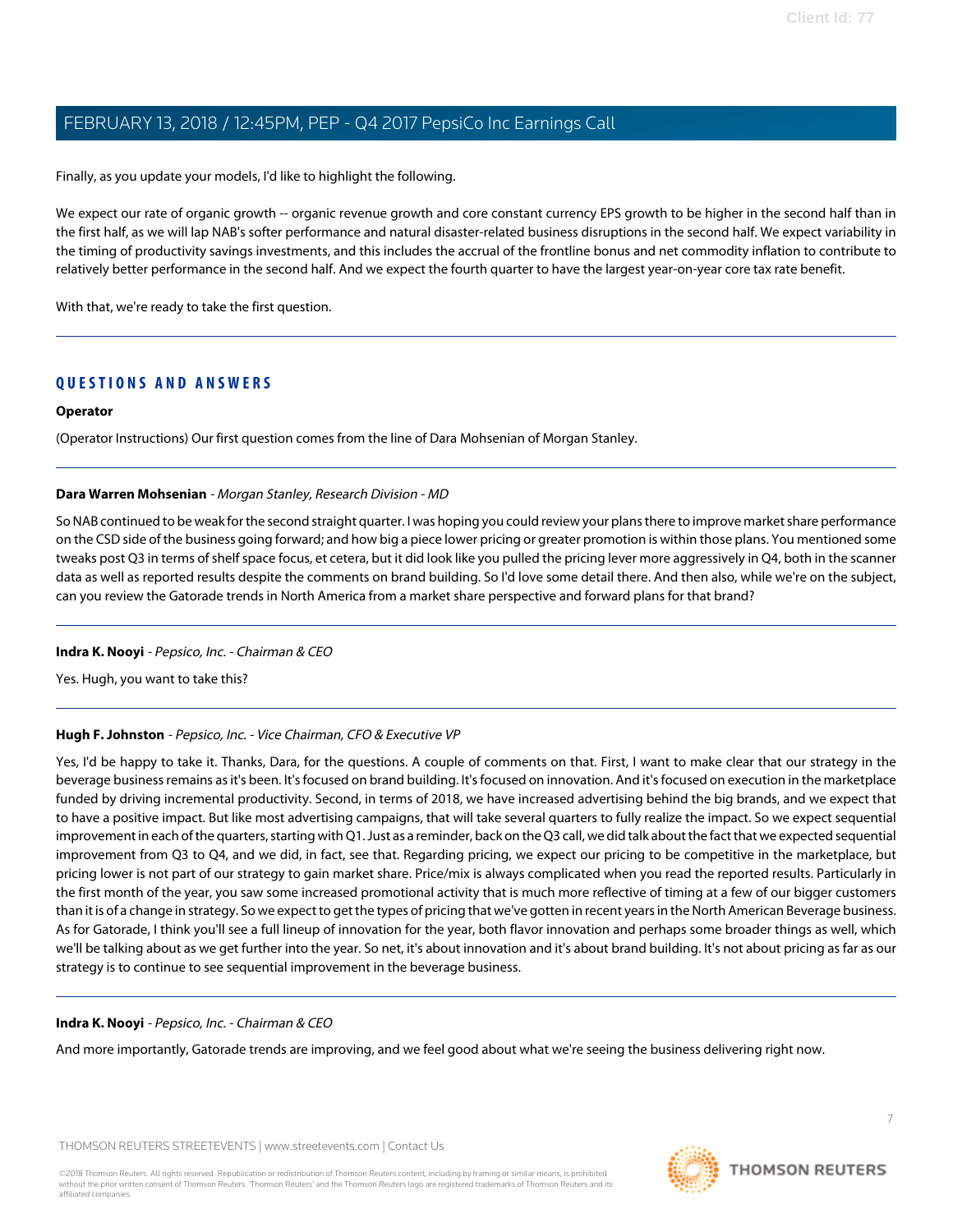#### **Operator**

<span id="page-7-0"></span>Your next question comes from the line of Bryan Spillane of Bank of America.

#### **Bryan Douglass Spillane** - BofA Merrill Lynch, Research Division - MD of Equity Research

Just a question, I quess, related to -- or a couple questions related just to cash flow as we think about this year. First, net interest expense. Hugh, if you could talk at all about just the movement in rates and how we should think about how that might -- or potential movement in rates and how that might affect net interest expense? And then, second, in terms of the CapEx coming up, I think you mentioned in the prepared remarks that some of it's going also to adding capacity. And so I'm just curious to know, with organic sales growth sort of below the algorithm, but we're adding capacity, is it a modernization, so a need to sort of modernize the manufacturing capacity? Or are there true needs to sort of add capacity?

#### **Indra K. Nooyi** - Pepsico, Inc. - Chairman & CEO

Go ahead.

# **Hugh F. Johnston** - Pepsico, Inc. - Vice Chairman, CFO & Executive VP

Yes. So happy to take that one, Bryan. First, regarding your questions on cash flow, and specifically net interest expense. We do operate with 0 net floating debt, so rises in interest rates shouldn't have an immediate impact on us in terms of the debt that we carry. We obviously do have refinancing risk as we sort of turn over debt, a debt tower each and every year. But given the cash return, we should be able to manage that successfully, so I don't expect to see significant rises in net interest expense for the year. As to your question regarding capacity. If you look at the Frito-Lay business in particular, we will be investing in capacity there. We've seen good, strong volume growth in Frito-Lay over the last several years. In certain of our international markets where we've also seen good, strong volume growth, we'll need to add capacity in those markets. So this is very much capacity reflective of growth in individual product categories around the world.

# **Indra K. Nooyi** - Pepsico, Inc. - Chairman & CEO

And most of the capacity increase is in snacks. And we're going to put the capital in 2018. And hopefully, from 2019, we'll start to see the results of the new capacity coming onstream.

#### <span id="page-7-1"></span>**Operator**

Your next question comes from the line of Kevin Grundy of Jefferies.

# **Kevin Michael Grundy** - Jefferies LLC, Research Division - Senior VP & Equity Analyst

Indra, I was hoping you could comment on the current Dr Pepper deal. What are your initial thoughts on what you think that may mean for the competitive landscape? And then sort of looking ahead, what do you think that means with respect to the potential for further consolidation in the North American beverage industry?

#### **Indra K. Nooyi** - Pepsico, Inc. - Chairman & CEO

We've been reading all the reports that you guys have written to understand the real strategy behind that merger. I'm sure there is some towering strategic logic, but we are still searching for it. You see, the distribution, 80% of distribution of Dr Pepper sits between the red system and the blue

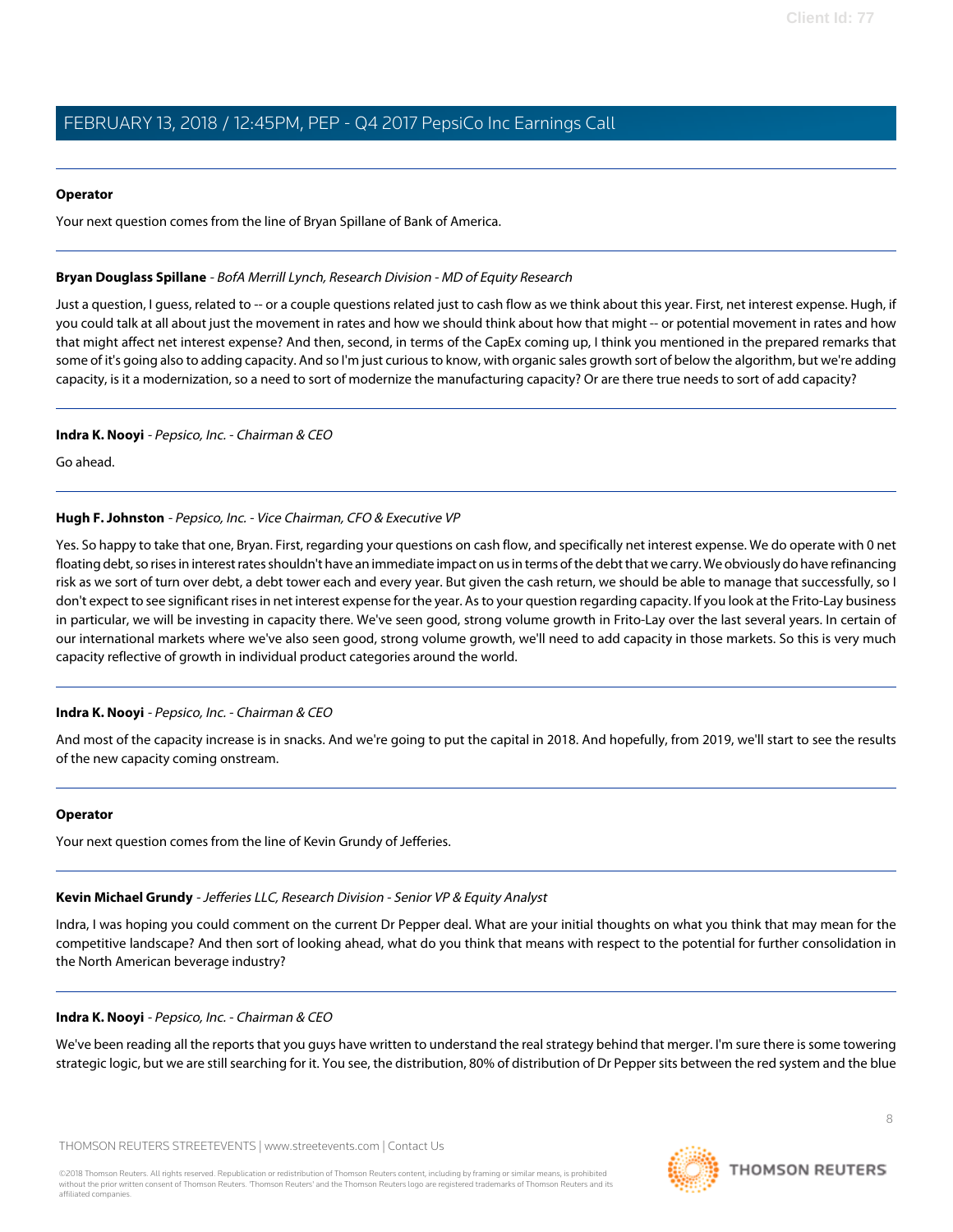system. And so if the merger is supposed to increase access to distribution, it's between the 2 of us who control 80% of the distribution and manages for Dr Pepper. So let's wait and see over the next few weeks and months to see what kind of a strategy they articulate because we -- it somehow eluded us, the strategic logic.

# **Operator**

<span id="page-8-0"></span>Your next question comes from the line of Caroline Levy of Macquarie.

# **Caroline Shan Levy** - Macquarie Research - Senior Analyst

I'm wondering if you could give us a little detail on your outlook for costs. We understand there's a lot of pressure on distribution, trucking, shortage of drivers and then, of course, just raw materials. And I think you're hedged out 9 months on average on your inputs. But if you could just give us an update because there was, I guess, across the board, operating cost pressure and some raw material cost pressure already in the fourth quarter.

# **Indra K. Nooyi** - Pepsico, Inc. - Chairman & CEO

I'm going to let Hugh answer that. Go ahead, Hugh.

# **Hugh F. Johnston** - Pepsico, Inc. - Vice Chairman, CFO & Executive VP

Thanks, Indra. Yes, Caroline, I'd break it up into 2 pieces. On the commodity side, as you correctly observed, we do have our systematic forward buying program in place, so we're generally out about 9 months on all the things that we can be out on. Overall, commodity inflation will be in the low single digits as it's been in the last couple of years. Regarding labor inflation and OpEx inflation, we've typically seen pressure there in the range of 3% to 4% globally, which is about in line with the inflation in our markets around the world. To date, we haven't seen any pressure that's so substantive that it's disruptive to the algorithm, but we certainly expect some labor inflation pressure in certain markets over time.

# <span id="page-8-1"></span>**Operator**

Your next question comes from the line of Robert Ottenstein of Evercore ISI.

# **Robert Edward Ottenstein** - Evercore ISI, Research Division - Senior MD, Head of Global Beverages Research & Fundamental Research Analyst

Hugh, you did touch on quite a bit some of the financial implications of tax reform. But I'm just wondering if you could step back. Philosophically, it sounds like you'll be able to give more money back to shareholders. You raised the share buyback authorization higher than it was in the past. Does -- and you increased the dividend at a higher rate than in the past. Can you just talk a little bit, a little bit more detail about some of the increased flexibility you're going to have? Should we expect higher dividend increases than in the past? Does this change anything on the M&A front? Just a little bit more detail from a strategic perspective.

# **Hugh F. Johnston** - Pepsico, Inc. - Vice Chairman, CFO & Executive VP

Sure.

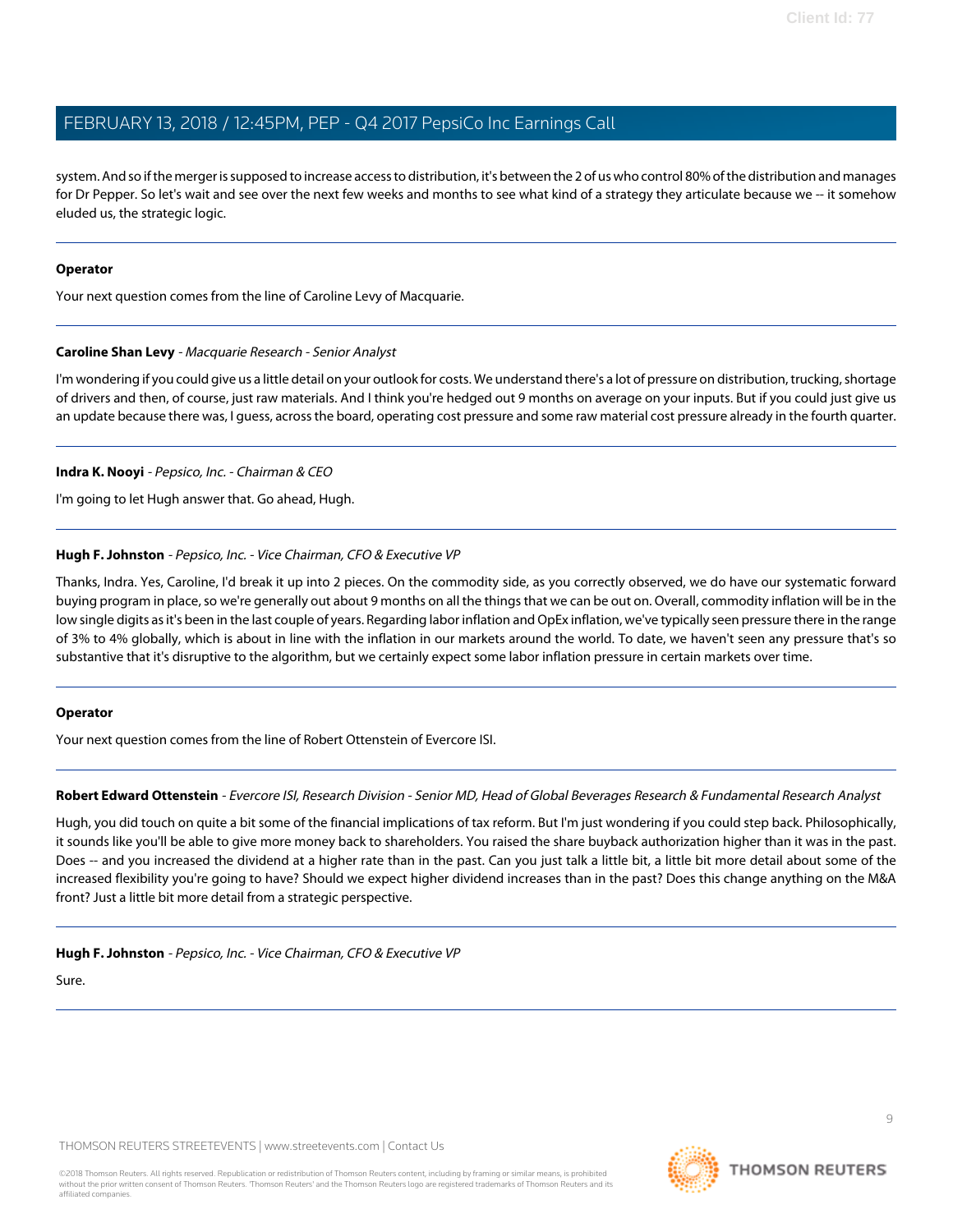#### **Indra K. Nooyi** - Pepsico, Inc. - Chairman & CEO

Go ahead, take the dividend question. On the M&A, I'll just tell you, Robert, we're sticking with our strategy of tuck-in M&As. And if something blindingly strategic and value creating shows up, we'll be sure to talk to you about it. But at this point, our focus is on sensible tuck-in acquisitions. But talk about the other things, Hugh.

# **Hugh F. Johnston** - Pepsico, Inc. - Vice Chairman, CFO & Executive VP

Yes. So Robert, on -- more broadly, obviously, the tax reform bill allows for much greater flexibility in terms of the way we manage the company's resources, and particularly cash resources around the globe. It obviously lowers the cost of capital a little bit in the U.S. as well. So generally, that's good news for investment and growth. In terms of our projections going forward on dividend and share repurchase, with this 15% announcement, you've seen the payout ratio go up a little bit. I think that's likely where we're to maintain. This is not a signal of a longer-term increase in the payout ratio over time. So we talk about dividends once a year, every year. I'm not going to talk about specifically what'll happen going forward. But I think what you see is just a modest uptick in the payout ratio. Beyond that, we'll see what happens as we get beyond 2018 regarding where the cash goes and what we do with it. But as Indra said, our M&A policy has been very tightly focused on tuck-in M&A, and that's where we'll stay.

#### **Operator**

<span id="page-9-0"></span>Your next question comes from the line of Pablo Zuanic of SIG.

# **Pablo Ernesto Zuanic** - Susquehanna Financial Group, LLLP, Research Division - Senior Analyst

Just 2 questions. First, can we talk a little bit about ready-to-drink coffee and ready-to-drink tea? I know you don't fully own -- you don't own those businesses directly, but in a couple of years, both of them could be as big as your sports drinks business if my math is not wrong. Just give us some color there. Obviously, you have the Dunkin' entry with Coke integrated in coffee; on the tea side, Pure Leaf and Brisk are doing well, but Lipton is declining. Just some color there would help, and maybe a reminder in terms of how that really flows through the P&L. And the second question, in terms of your water strategy. Leaving bubly aside, obviously, Propel, LIFEWTR are helping you gain share in still bottled water. But just remind us of the strategy in still water. Still is still a big chunk. We have [business] there, but how big are the other brands also? And last, related to water. Can you just give us some color on bubly? Obviously, your main competitor there, LaCroix, does not advertise. I suppose we will see a big advertising push from bubly, would you be at Walmart. Just some color on the launch would be helpful.

# **Indra K. Nooyi** - Pepsico, Inc. - Chairman & CEO

Okay. Ready to drink, ready to -- coffee and ready-to-drink tea. Both business is doing very well. Ready-to-drink tea overall has grown every year in the United States and globally. Clearly, Pure Leaf grew at very attractive rates. And core Lipton fell off a little bit, but we have plans to bring growth back to Brisk, to Lipton and to Pure Leaf. So we feel very good about the plans we have for ready-to-drink tea, which also includes the premium Tea House Collection. So all the new flavors we're launching, and the -- so the readvertising of core Lipton I think is going to give the ready-to-drink tea business that we have a much-needed boost. When it comes to ready-to-drink coffee, Starbucks is still the most powerful brand in the United States and globally. And the joint venture is doing very well. When you have a competitor in the ready-to-drink coffee business going through a powerful distribution system, which is what happened with Dunkin' Donuts coffee, in the short-term, you will have some share erosion. The challenge is not to behave crazily through the share disruption because, ultimately, the strength of the product determines who's going to win in the long term. So I think as the year progressed, our ready-to-drink coffee business returned to growth again because the initial distribution share losses steadied. And ultimately, the business has to be won on the velocity of the product, and we're doing just fine. And the innovation pipeline on ready-to-drink coffee coming out of Starbucks is very, very impressive. So we feel good about both. In terms of the profit impact to us, it's a joint venture, but we capture the bottling revenue. So we capture a large portion of the revenue of both coffee and tea, although it's a joint venture with Starbucks for coffee and Unilever for tea, and they're both very successful joint ventures. I wish we had more of them. In terms of water, clearly, it's a big market, and it's growing. And as you know, beverage is a repertoire category. And water in all its forms, still, sparkling, flavored still, flavored sparkling, electrolytic water, sports hydration, they're all growing categories. At this point, we have our presence in, I think,

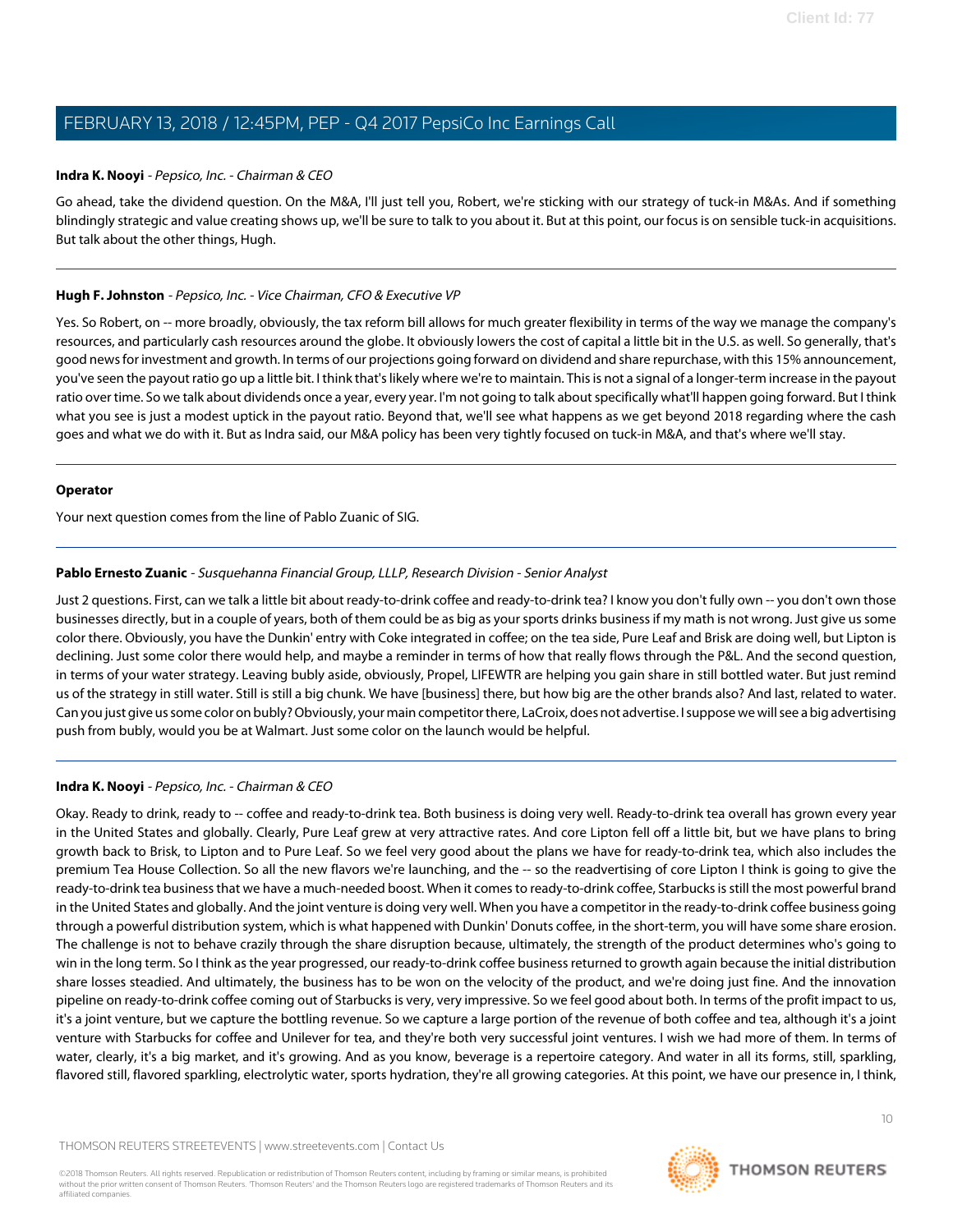pretty much every category in water. And I'll be honest with you, I think we were late to the flavored sparkling water category. I wish we had launched bubly a couple of years ago. But the fact of the matter is we have a very good distribution system. Our customer relationships are excellent, and our customers are very, very happy we're launching bubly. The product tastes fantastic. And in a lot of the testing, it is winning versus competition. So we are feeling good about bubly. Propel has been doing very well, growing. We feel good about that. LIFEWTR, as you know, is perhaps one of the fastest-growing electrolytic waters that was launched in 2017. And our goal is to continue to support the arts and roll it out globally in 2018 and beyond. So overall, the hydration portfolio is strong. And our goal is to make sure as a repertoire category, we offer sports drinks, we offer other hydration options and coffee, tea, carbonated soft drinks, all of the products that the consumer wants.

# **Operator**

<span id="page-10-1"></span>Your next question comes from the line of Vivien Azer of Cowen & Company.

# **Vivien Nicole Azer** - Cowen and Company, LLC, Research Division - MD and Senior Research Analyst

Indra, I was hoping that you could expand on your comment, please, around your outlook for the retail environment. I assume that, that was a U.S.-specific comment. And if you could drill down at all into what you're seeing in the c-store, I think that would be helpful.

# **Indra K. Nooyi** - Pepsico, Inc. - Chairman & CEO

Actually, the retail disruption is happening globally. It's not just a U.S. phenomenon. The success of the newly emerging retail channels is still a work in process because none of them have really established a toehold in the U.S. But between the hard discounters, e-commerce, e-commerce of every kind, the pure play, the click and collect, the growth of dollar stores from a few years ago and, of course, the brilliant growth of Walmart, all of this has caused the retail industry to go through a fairly significant change because we are overbuilt in grocery in the country, and all of these alternate channels are now beginning to challenge all the square footage in the marketplace. So we are watching and waiting to see whether this disruption is just a low level of disruption that happens over many years or is this going to accelerate. It's something that we are watching. The good news is that our DSD system reaches virtually any outlet that's out there, whether it's convenience store, foodservice, whether it's the big supermarkets or the big hypermarkets, we reach every one of them. So we are watching the traffic through these outlets. We are watching what kinds of products are being sold, what are people buying through e-commerce and what are people buying through brick-and-mortar. And more importantly, we're looking to see whether brick-and-mortar stores are really becoming the warehouse to pick for e-commerce, which breathes more life into them. So this is a evolving story, Vivien. And the outlook is not perfectly clear because the economics of many of these new digital channels is still being thought through. It's not perfectly clear that they're all going to make money. Internationally, we have much the same phenomenon. China, I think, is the cutting edge of digital sales in the grocery channel. We are seeing Europe now grow in terms of e-commerce and the hard discounters taking a much bigger presence there. And we're seeing the same thing in Latin America. So I think China and the U.S. are cutting edge in terms of retail disruption. And we're going to have to watch and see how it evolves in the other markets. And our teams are all connected globally and thinking through the best strategy for us to play in this new retail environment.

# <span id="page-10-0"></span>**Operator**

Your next question comes from the line of Ali Dibadj of Bernstein.

# **Ali Dibadj** - Sanford C. Bernstein & Co., LLC., Research Division - SVP and Senior Analyst

So 2 questions on a couple of things that don't make sense to me. The first one is just if we were to refocus on NAB here for a moment and look -what looks like a change in the price rationality, at least in the data, despite certainly what you're saying. And it isn't your first quarter of seeing this, right? So I think it's important because your stock has been kind of weighed down by this concern in the investment community about price rationality in North America. And look, for years, you've agreed with the idea that the price [elasticity] in the category, suggested price rationality. But we're seeing in the results, not just this quarter, right, for the past couple of quarters and then in Nielsen and NAB, specifically, is really suggesting

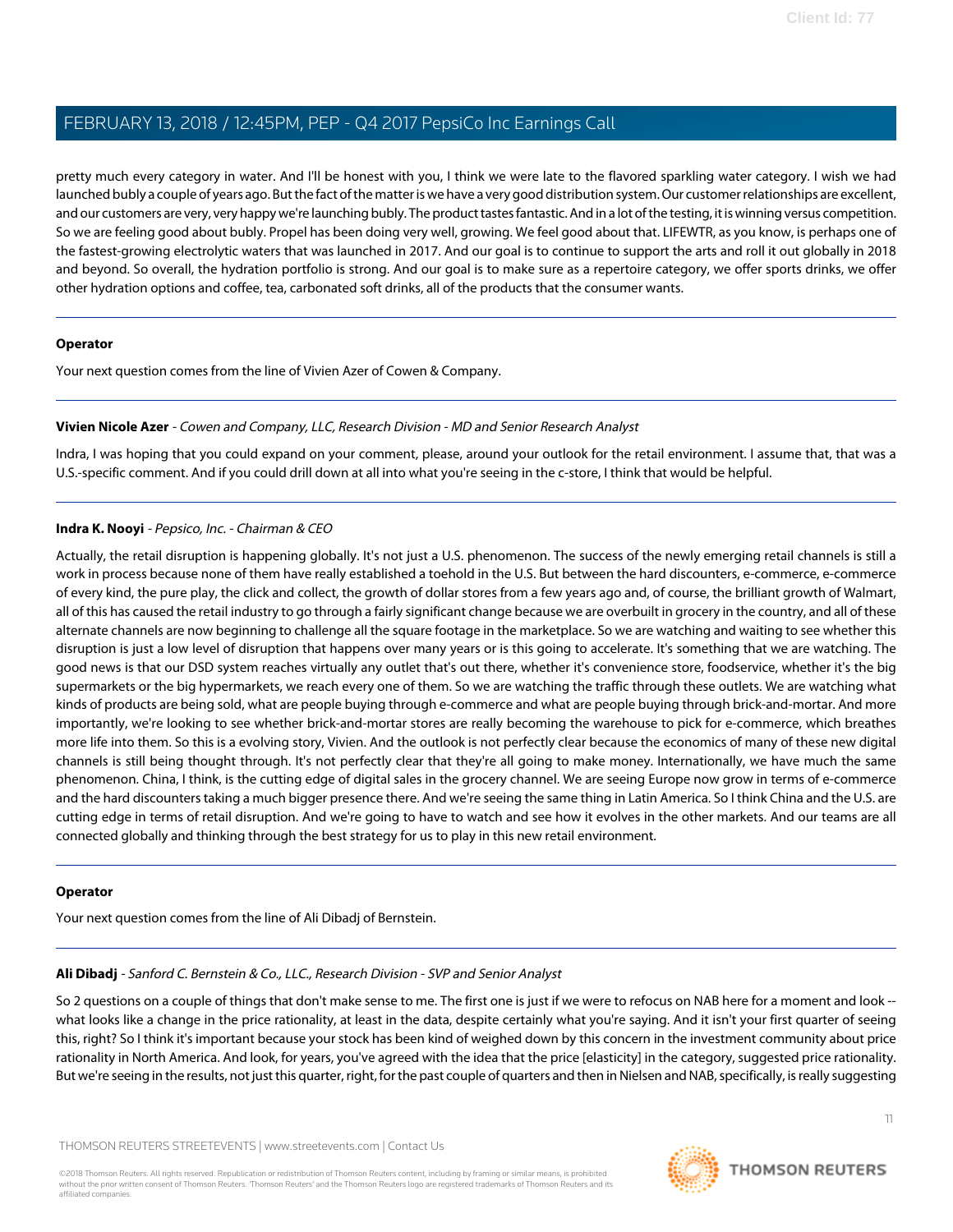that there is lower rate, there's lower mix and certainly lower marketing spend, at least in the quarter it looks like in that in NAB. And by the way, your volumes, your shares and most probably your sales are not really responding. Meanwhile, your competitors are taking kind of 1.5% to 3% pricing or price/mix systematically and pretty logically. So I want to get this opportunity to either clarify what I'm missing because we have broken out rate and mix to your earlier point. And look, I believe that you're not going back on what you said before about price rationality and taking prices up, but we'd really love your assurance and your clarity that we're going to see pricing up in line with competition, I think is the language you used, but in line with the competition going forward in NAB because it's a very, very important thing, obviously, for your stock and for the industry. So I really want to kind of delve into the disparity between what we're seeing in the data and what you're saying. And the second thing, a really easy one, but potentially disappointing one, is that it looks like you have \$0.08 on the quarter and \$0.15 on the year from Britvic and [Jordan] gains and other onetime things in -- it looks like it's in your core. And if it is in your core number, I'd love an explanation of why onetime things like this remain in your core. And it looks like from a quarter perspective, that would suggest you're missing EPS, at least our numbers and it suggests consensus. And your EPS growth for the year was only about 5%, excluding those items. So again, there, too, would love some clarity and better understanding.

# **Indra K. Nooyi** - Pepsico, Inc. - Chairman & CEO

Hugh, you want to take the question, and I'll add to whatever you have to say?

# **Hugh F. Johnston** - Pepsico, Inc. - Vice Chairman, CFO & Executive VP

Yes. Happy to do that, Ali. Let me get the second one out of the way first. You're right about the gains. And where that money went was about \$0.03 on the 53rd week and lapping that, about \$0.03 on investment back in ESSA and about \$0.04 or \$0.05 of business disruption from hurricanes and floods, all of which were onetime items, and they were all in the -- all in Q4. So hopefully, that helps you tie that one up. Regarding the question on pricing, as I mentioned earlier, our strategy has not changed. We were, I think in many ways, the author for the industry of the strategy that the basis of competition is around innovation and brand building; and that pricing is something that we would expect to take consistently every year. One point that's a little bit hard to comb out of the data, but it connects back to the marketing investments that we're making back behind the big brands, we are seeing promotional price points that are consistent between ourselves and our competitors and full revenue price points that are consistent between ourselves and our competitors. But our velocities on full revenue have been slower than some competitive velocities. The reason for that, we believe, is because we do need to refocus back on A&M behind the big brands and ensuring that, as we build displays, the displays are very much reflective of those big brands as well in a substantive way, both in the shelf and out on the perimeter of the floor. We did start to do that in Q4. You'll see more of it in Q1 and even more of it in Q2. So the strategy remains the same. I think the full revenue velocity piece is something that probably warrants a little bit further analysis, but I think it captures some of the effect that you're seeing in the numbers. As I mentioned earlier, as you point to January, the one other factor is, in any given 4-week period, you are going to see promotion timing between competition being distortive, but the point that you made earlier over the course of a couple of quarters, I think, is more driven by this whole rev promotional mix than it is by us dropping prices further.

# **Indra K. Nooyi** - Pepsico, Inc. - Chairman & CEO

No. But the thing to remember, Ali, is when you're redoing the pricing architecture on certain products, it takes 2 to 3 quarters for it to play through the system. And second is, the good news is the portfolio works. Any which way you look at it, if you look at 2015 and '16, NAB performed very well. 2017, there was a confluence of factors that caused some issues. And 2018, we have a strong marketing program, and we're maniacally focused on the business. I just think the overall portfolio works, and that's the benefit of having international North America and snacks, beverages and the Quaker business. So we are feeling good about our prospects.

# **Operator**

Your next question comes from the line of Lauren Lieberman of Barclays.

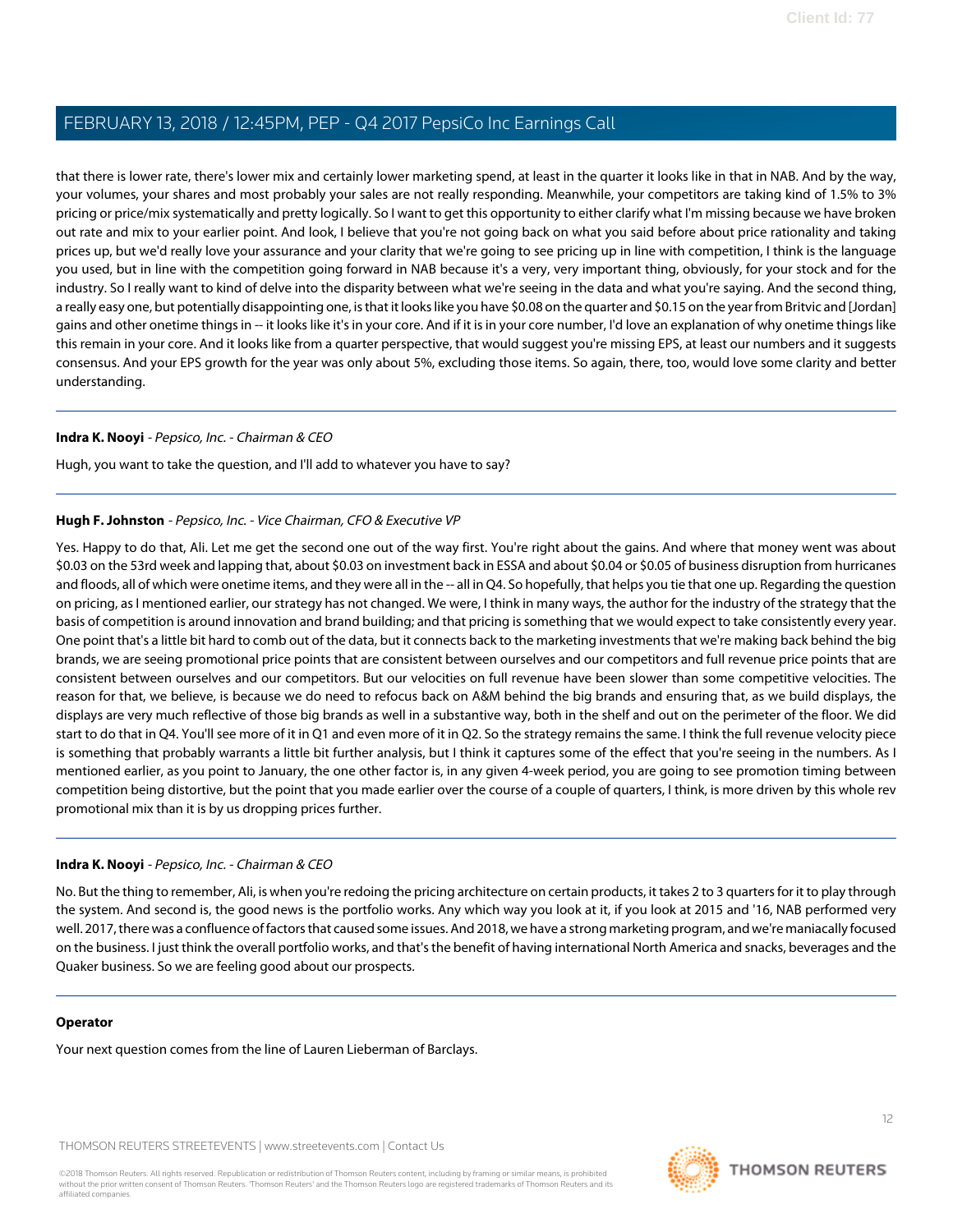# <span id="page-12-1"></span>**Lauren Rae Lieberman** - Barclays PLC, Research Division - MD and Senior Research Analyst

I was curious if you could talk a little bit more about drivers of gross margin this quarter, down pretty -- in a fairly healthy way. I don't think we've talked much about that. And then part and parcel with that was anything more on channel mix. Hugh did comment a bit on e-commerce, but just curious, anything on foodservice or convenience channel trends that may or may not have been contributing to that gross margin performance.

# **Hugh F. Johnston** - Pepsico, Inc. - Vice Chairman, CFO & Executive VP

Yes. So happy to do so, Lauren. I think if you look at overall PepsiCo gross margins, NAB is the big driver behind that for all the reasons that we've been talking about. It's a different way to sort of look at the financial performance of NAB. But given the deleverage in the system, that's affecting gross margins as well as operating margins obviously. Regarding channel mix, some of the comments that I made earlier that we were talking about regarding c-store and velocities, in particular, it does have some impact in that channel. And as a result, as we invest more behind advertising and marketing, behind the big brands of Pepsi and Gatorade and DEW, I think you'll see improved performance from us in that channel in particular.

# **Operator**

<span id="page-12-2"></span>Your next question comes from the line of Laurent Grandet of Crédit Suisse.

# **Laurent D. Grandet** - Crédit Suisse AG, Research Division - United States Beverages Lead Analyst

In Q4, we saw the refranchising of the Thai business be enacted with Suntory. Similarly, we saw some more products and territories being handed over to Varun, your bottler in India. So how should we think about these going forward? Is the strategy to continue refranchising more aggressively internationally? And also, I mean has your position in the U.S. changed in regards to the franchise model?

# **Indra K. Nooyi** - Pepsico, Inc. - Chairman & CEO

I think internationally, when we find a very good bottler and we believe that they can run the business better than us, we will refranchise the business. And that's what we did in Jordan. That's what we did in Thailand. And we look across our portfolio internationally to see where it makes sense. And I think, internationally, we're pretty much refranchised in the bulk of the markets -- or franchised, I should say, in bulk of the markets. In North America, we look at it constantly. We look to see the benefits of doing the refranchising again versus running it ourselves. And all of the friction that results when you refranchise a business. And right now, our belief is that we can run it better than going to the whole pain of refranchising and then living with all the friction. We don't believe that going back and forth from owning it, refranchising it, owning it again is a decision we can make lightly. So at this point, we are focused on extracting the productivity, driving the top line growth and making sure innovation sticks in the marketplace. Again, let's not forget, 2015 and '16 were very good years for North American Beverages. 2017 was a year that we would have liked to have had better performance. And now we're going to 2018 with a strong marketing calendar. So let's wait for the year to play out.

# <span id="page-12-0"></span>**Operator**

Your next question comes from the line of Judy Hong of Goldman Sachs.

**Eunjoo Hong** - Goldman Sachs Group Inc., Research Division - MD, Co-Head of the GIR Asian Professionals Network, and Senior Analyst

So a couple of questions. One is just on your organic revenue growth guidance of at least 2.3%, which is in line with the 2017 growth rate. I guess it's a somewhat of a disconnect from the improving macro outlook, some of the robust innovation pipeline that you've talked about. So I'm wondering if this is really more related to the retail environment and sort of the pricing pressure that you see in these markets. Or is there some

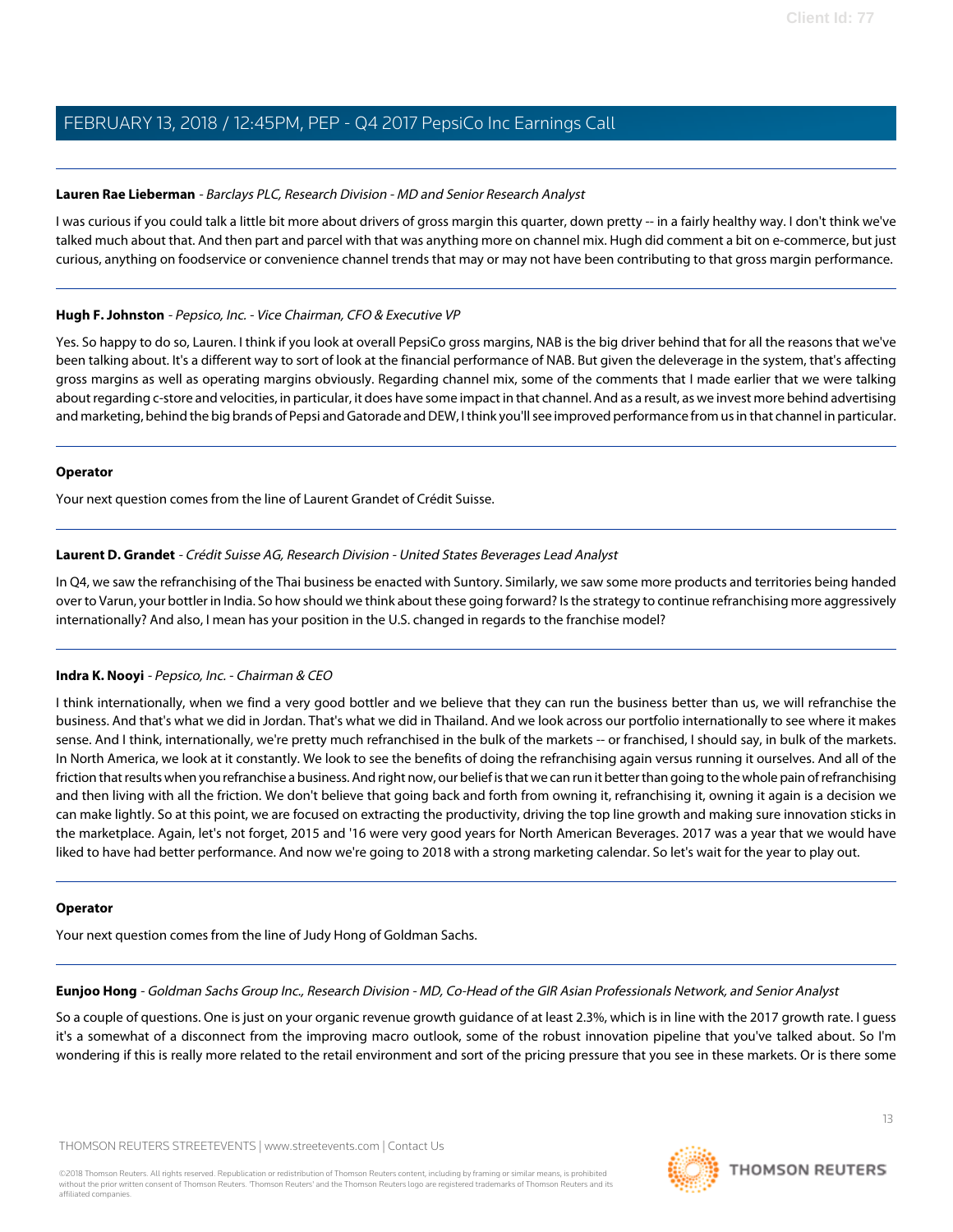conservatism around how the innovations are going to work out in 2018? And then a little bit of color just in terms of some of the improvement you're seeing in emerging markets, particularly around China and India as well as what you're expecting for Latin America.

# **Indra K. Nooyi** - Pepsico, Inc. - Chairman & CEO

Judy, it's a tough question to answer only because, clearly, we'd like to do better on top line growth, and that's what -- our innovation is geared to better performance. We clearly are seeing the macro is improving. But for all the positives we're seeing, as I mentioned in my script, there's a whole bunch of headwinds. Retail disruption is one of them. Consumer preferences are shifting in interesting ways. On the one hand, there's a huge push towards health and wellness. On the other hand, they want to go back to products they know the best. But they're not consuming it in the quantities that they used to consume it in the past. So it's an interesting dichotomy there. We talk about reinvesting back in the big brands, but a lot of the growth is coming from the small brands, so we have to launch those brands, too. So we are just making sure that any guidance we provide to you is sensible and something that we know for sure we can deliver. And that's why organic revenue growth at least in line with 2017 is a sensible guidance. Internally, we'd like to do more, but we want to be very, very cognizant of the headwinds around us, some of which we don't even understand at times because the consumer is not consistent. In terms of macroeconomics, we are seeing the Chinese market improve. Post the GST, we are seeing the India market coming back. And Latin America, I think in 2017 Q4 going into 2018, we are seeing most of the markets in Latin America improve, too. So as we said earlier, we're seeing an improving global macro economic conditions prevailing across the world. I mean, Europe is a standout example. Both East and West Europe, you're seeing really improving macros which helps the business.

# **Operator**

<span id="page-13-0"></span>Your next question comes from the line of Andrea Teixeira of JPMorgan.

# **Andrea Faria Teixeira** - JP Morgan Chase & Co, Research Division - MD

So I wanted to go back to Indra's comment on the previous conference call about giving innovation the appropriate space, in particular in beverages. And I would layer with your comments today on the cadence of the quarters. Is it fair to assume that you're likely getting more shelves on better displays? And Hugh mentioned also on the displays on some of the [4] initiatives that you had on the trade with the new launches already in the first quarter or, usually, I'm assuming you have some visibility because that's usually what the time that it resets in the U.S. So -- and from a promotional standpoint, are you expecting to lift some of the promotions you saw -- we saw in the fourth quarter so we can see a better operational EBIT margin division for the balance of the year for 2018?

# **Indra K. Nooyi** - Pepsico, Inc. - Chairman & CEO

I'll take parts of the question, and then, Hugh, you can take other parts of the question. I think, Andrea, from our perspective, whether it's a classic Mountain Dew or a Pepsi or our core brands, through our DSD system, they go in and they have their space on the shelf. When we launched the right innovation for the marketplace, low-calorie Lemon Lemon or IZZE IZZE -- or IZZE, they're all great-tasting products. In fact, Lemon Lemon was voted the best new innovation for last year. But when it takes space away from the core brands, the velocity is much lower and we are trading a high-velocity product for a low-velocity product. So one of the things that we have to go back and look at is, should we incubate some of those products in a new distribution system, let them reach a certain size before you put them in the main DSD system because, clearly, they need to be incubated in a different place in the store, especially in the single-serve channels. And that's what we're working through. It's not that we are backing off the innovation. It's how we get that innovation to the market, especially if it's on -- not on our big brands. Let me turn to product line Mountain Dew Ice, which we launched as part of our Super Bowl launch. Great-tasting lower calorie Mountain Dew. Tastes just like Mountain Dew, a Lemon Lemon Mountain Dew -- or a lemon Mountain Dew, I should say. We put it through the DSD system. It's a Mountain Dew. It's doing well. But that's a big brand, it's not a Lemon Lemon, which was a new brand. So we are trying to tweak this whole small brand innovation which will become big over time, but how do we incubate it in our distribution system? And specifically, where in the store should it go? Should it go and take space from our big brands? Or should it have new incremental space? The good news is our relationships with the retailers are so strong that

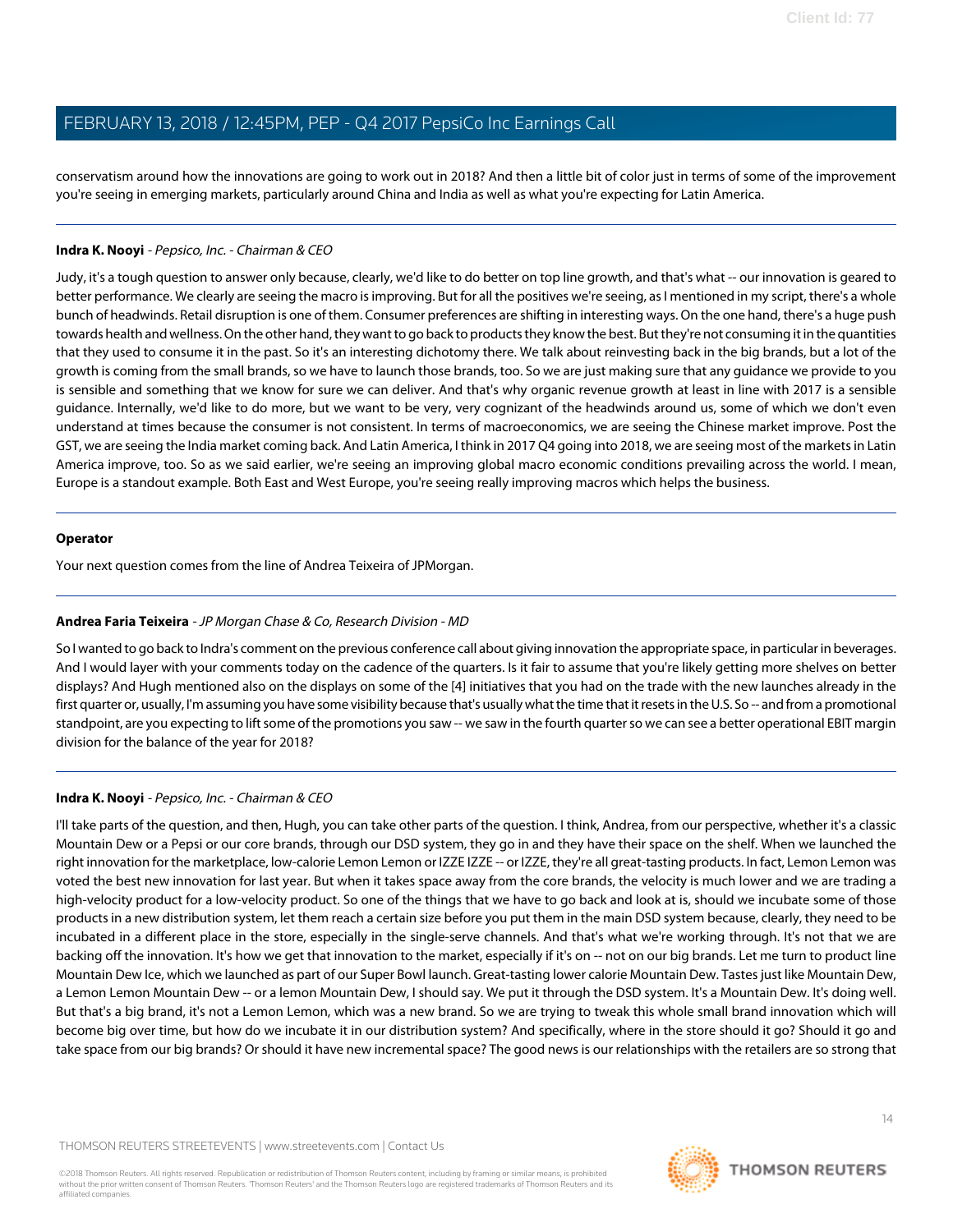they know that we are maniacally focused on driving growth for them. So they like to give us the space because we handle displays and merchandising very well, and we make it easier for the retailers to do business with us. Hugh, did you want to add anything on this?

# **Hugh F. Johnston** - Pepsico, Inc. - Vice Chairman, CFO & Executive VP

I think you covered it well. The only thing that I would add briefly is, these are not either/or types of questions. There is a bit of a balance between the 2. And as we talked about on Q3, we may have gotten our balance a little bit off. And we're course correcting that balance. So I expect that our big brands will get plenty of presence, but that doesn't mean we're backing off on the innovations, particularly of the newer, smaller healthier brands because we know over time that those businesses are going to turn into good-sized businesses for us. They're just taking time to incubate.

# **Operator**

<span id="page-14-0"></span>Your next question comes from the line of Steve Powers of Deutsche Bank.

# **Stephen Robert R. Powers** - Deutsche Bank AG, Research Division - Research Analyst

I just want to -- I guess I want to revisit Judy's question on the top line growth guidance from a slightly different perspective. So if we step back and look at fiscal '17 and '18 as a whole, just based on the results today and the outlook today, there's obviously a significant amount of reinvestment that you've been making ahead of the implied base rate algorithm, which I know you addressed in your prepared remarks. So a reinvestment of productivity wins, reinvestment of the extra week in '17, effective reinvestment of onetime gains like Jordan, and obviously tax reform. And then despite that, as you acknowledged, we're not really seeing advantaged growth at the total company level. So I guess the question is, how do you -- or how should we think about the ROI on all these reinvestments? Is this just simply -- is this just symptomatic of a higher cost of growth structurally as you work through changes at the retail and consumer level? Or are there reasons beyond macro improvements to expect better results, i.e., acceleration in 2019 and beyond?

# **Indra K. Nooyi** - Pepsico, Inc. - Chairman & CEO

Stephen, I think some of what you said is right because, as I said earlier, there's a whole bunch of puts and takes. There are headwinds in the marketplace. There are tailwinds. And the investments we are making, think of them in 2 buckets. Some of the investments we have to make because the cost of business has gone up. Example is all the investments we make in food safety because of FSMA. The investments we have to make in cybersecurity. You can never fully protect your system, but investments keep going up. Those are investments you make to protect the core business. And they don't result in increased top line, but they prevent major accidents from happening. That's the whole hope. We keep making those investments because that's the nature of the business. In terms of investments in innovation, advertising to drive the top line growth, our hope is that we get an even more attractive top line growth because of those investments. Sometimes, there are headwinds on the categories, there are headwinds on our businesses that dampen the growth. And as I said to you in our prepared remarks, we would like the top line growth to be higher, and that's what we are focused on. But when you have the consumer shifting to smaller brands but doesn't stick with the smaller brands and comes back to the big brands, our innovation starts to not yield the kinds of benefits that we are seeing. So I think we are going through a period of incredible disruption between consumer preferences, retail channel changes. And even our 2.3% should be at the high-end of top line growth in our food and beverage space. Believe me, we are focused on increasing that growth rate substantially. But at this point, given what we are seeing in the marketplace, I think it's prudent to count on that number because we're saying it's at least in line with 2017. I don't know if you want to add anything, Hugh?

# **Hugh F. Johnston** - Pepsico, Inc. - Vice Chairman, CFO & Executive VP

Yes, Indra. The only thing I would add to that, Steve, is that if you take a multiyear look at this, generally speaking, our revenue growth has been reasonably in excess of our peer group. And I think that's reflective of getting returns on a lot of the investments we've made, ex the investments that Indra mentioned that we need to make for defensive purposes, going all the way back to 2012, when we put a substantial investment into

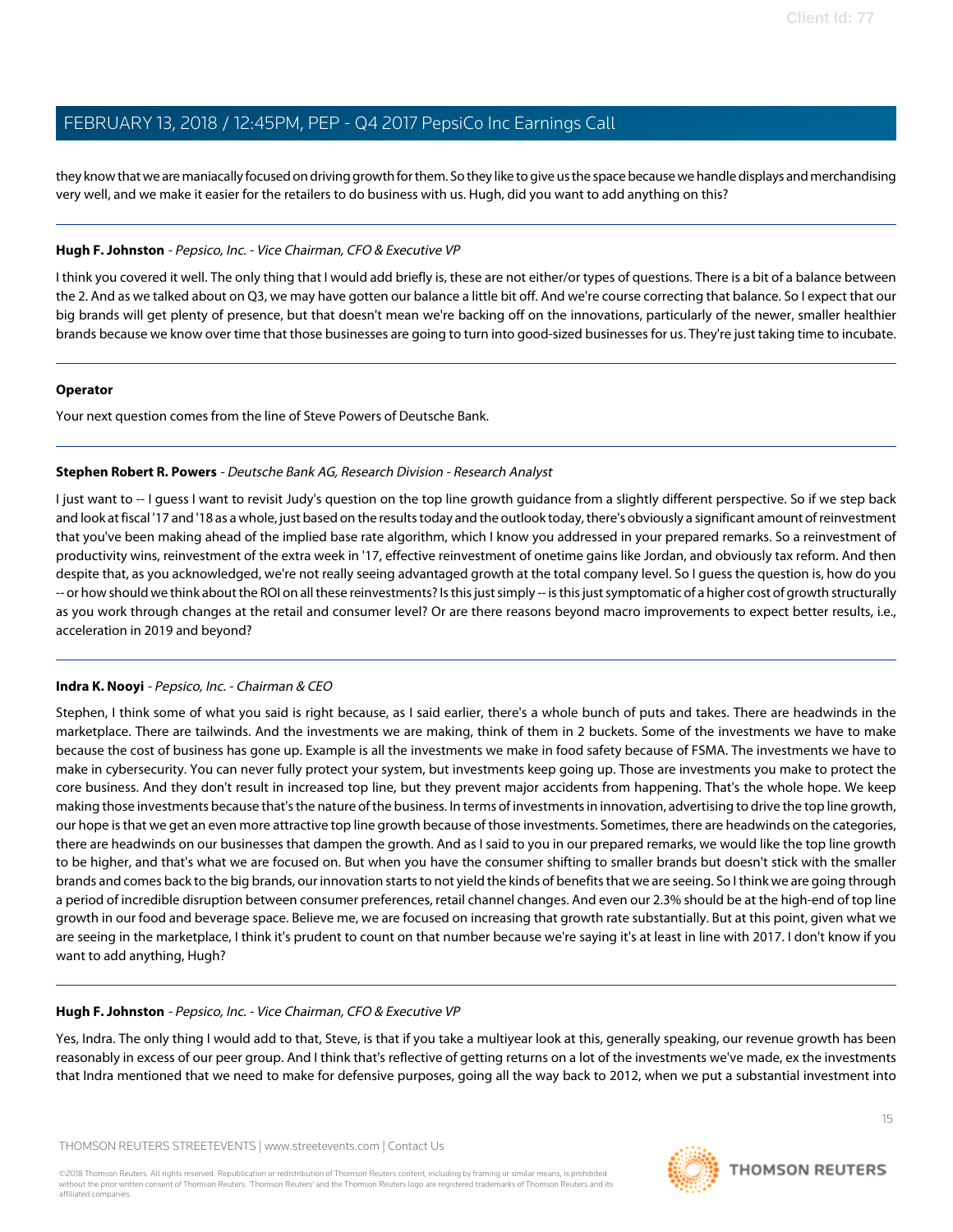the business. But if you look at where we landed in 2017, most of our businesses are performing very well, and the PepsiCo portfolio is performing very well. But our biggest revenue business had a challenging year, and that was clearly a drag on the growth rate. And it's going to take a few quarters to course correct that. I think our guidance is reflective of that. As Indra said, we view our guidance as what we're trying to hit or beat. We obviously know that investors rely on that guidance quite substantially, so we do try to make sure that we are highly confident in the guidance that we give, but we surely don't view it as a cap, and that's certainly been evident over the last 5 years of performance.

# **Operator**

<span id="page-15-1"></span>Your next question comes from the line of Mark Swartzberg of Stifel Financial.

# **Mark D. Swartzberg** - Stifel, Nicolaus & Company, Incorporated, Research Division - MD

Two questions. Frito-Lay North America improved quite nicely in the quarter. So could you tell us a bit about why that was, and how it affects your outlook there? And then really, on the other direction, so to speak, Latin America weakened in the quarter, volume weakened. To what extent is that Mexico? To what extent is that Brazil? And I apologize if I missed that in your prepared remarks.

# **Indra K. Nooyi** - Pepsico, Inc. - Chairman & CEO

In Frito-Lay, all the innovation is working. Distribution is excellent. Merchandising is great. And it's all working. And it's a machine that has been fine-tuned over the years, and it's working. And all of the Power of One programs are working, too. They're doing a lot of interesting merchandising with beverages, and the whole portfolio is working. And I think that's what we expect from Frito-Lay, to deliver flawless performance. I think Q4 was extraordinary, but the whole hope is that Frito-Lay will continue to deliver nicely going forward. In fact, I think global snacks is doing well, too.

# **Hugh F. Johnston** - Pepsico, Inc. - Vice Chairman, CFO & Executive VP

Yes.

# **Indra K. Nooyi** - Pepsico, Inc. - Chairman & CEO

Latin America, Q4 was the brunt of the extraordinary force majeure actions, earthquake, to hurricanes, to everything that hit that part of the world. And in spite of that, the fact that they put up those kinds of results I think is extraordinary. And clearly, markets like Brazil are coming out of economic depression, but we are seeing signs of improvement. So I look at Latin America and say, going forward, you should see improving performance. Frito-Lay, solid, steady results, as we always seem to expect from Frito-Lay.

# <span id="page-15-0"></span>**Operator**

Your next question comes from the line of Brett Cooper of Consumer Edge Research.

**Brett Young Cooper** - Consumer Edge Research, LLC - Senior Analyst of Beverages & Managing Partner

A couple of questions. Indra, you guys talked a lot about disruption at the retail space. How much of that disruption informed your decision to hold on to the bottling businesses in the U.S.?

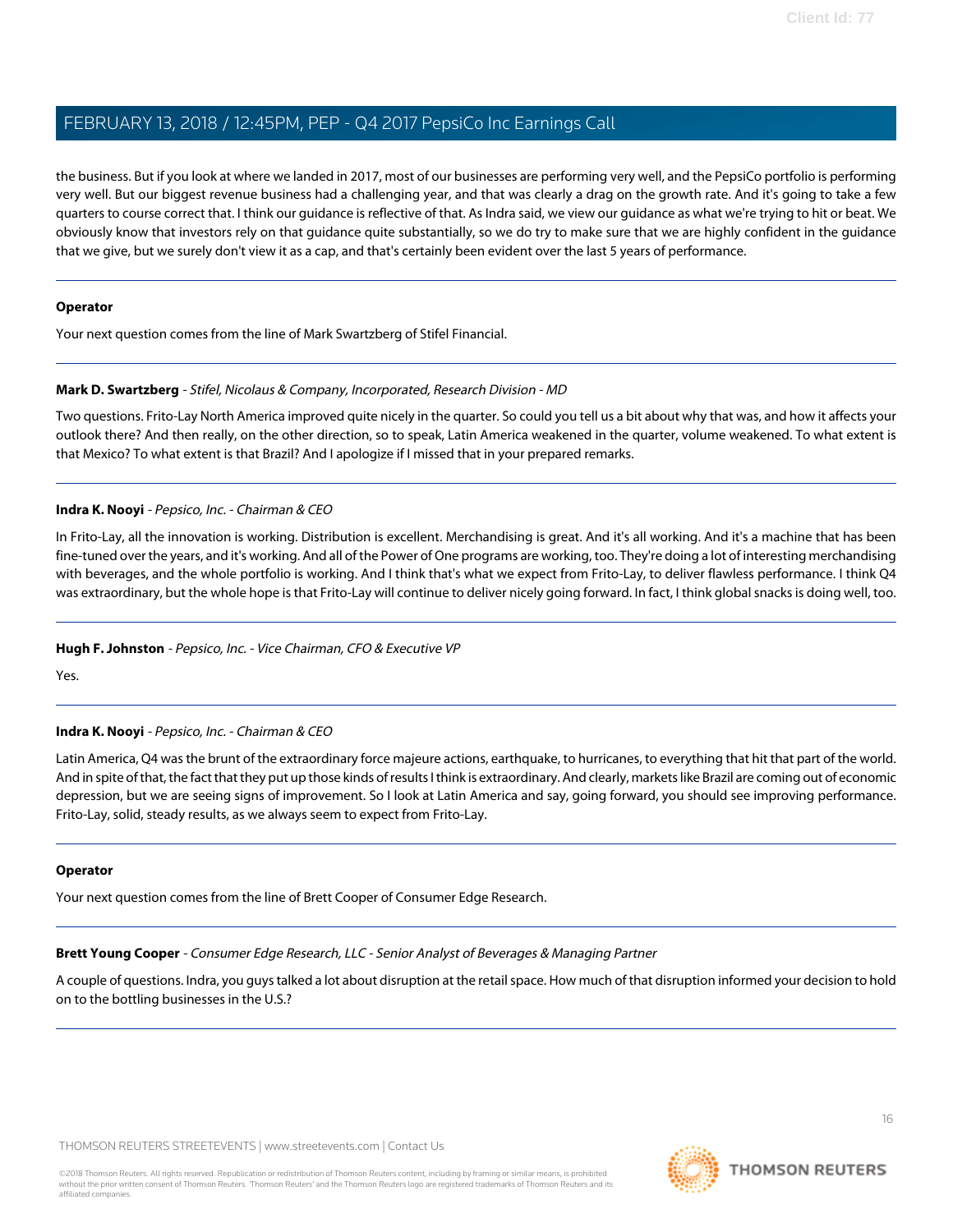# **Indra K. Nooyi** - Pepsico, Inc. - Chairman & CEO

Control of distribution is what I would say, not necessarily holding on to bottling systems because that's really distribution. I think it's important that as retailers disrupt themselves, and you're going to see big changes. Our distribution systems don't cause more angst for the retailer. I'd say when the bottling system was not part of PepsiCo, the biggest friction in the system was having to negotiate with retailers without bottler alignment. And any of our innovation, we couldn't get it to the marketplace because the bottlers had a different agenda. Now we are largely aligned, and that's why retailers give us such high marks because when you talk to PepsiCo, you have an aligned system on snacks and beverages that serves the retailer very well. So with retail disruption, that control of distribution system becomes even more important. But I want to tell you something. If we believe -- if we believe, and we haven't come to that conclusion at all, if we ever believe that, that distribution system is better in the hands of somebody else and they can do a better job than we do, we are a team that's maniacally focused on shareholder value creation. So believe me, we will make the right decisions. But at this point, it's our belief that we can do a better job running the system. And as you see more innovation, more retail disruption, we cannot afford friction with the distribution system.

# **Operator**

<span id="page-16-0"></span>Your next question comes from the line of Amit Sharma of BMO Capital Markets.

# **Amit Sharma** - BMO Capital Markets Equity Research - Analyst

Hugh, a question for you. Gross margins were weak again in this quarter, have been weak for the last several quarters. As we look to '18, do we still expect this trajectory to continue and operating cost savings to cover for that? And then a quick one for Indra. Last quarter, you talked about c-stores being weak. Have you seen a full recovery in that channel this quarter?

# **Indra K. Nooyi** - Pepsico, Inc. - Chairman & CEO

I would say, recovering trend in these channels. Remember, the first couple of weeks of the quarter, the weather was quite terrible across most of the country. And so after the first couple of weeks, we are seeing recovering trends in the c-store channel. So Hugh, you want to talk about...

# **Hugh F. Johnston** - Pepsico, Inc. - Vice Chairman, CFO & Executive VP

Yes. Regarding gross margins, I mean we don't guide on quarter-to-quarter on lines of the P&L, generally speaking. But as I mentioned earlier, NAB just had such a significant impact on our overall financials given the size of that business. As NAB's performance improves sequentially in the coming quarters, I think you'll see gross margins improve sequentially as well.

# **Indra K. Nooyi** - Pepsico, Inc. - Chairman & CEO

Thank you all for your questions. So to summarize, we are pleased with our results for 2017. We have good plans in place to continue to perform well in 2018. We are committed to continue managing our business responsibly in order to deliver attractive financial returns in a sustainable way. And I just want to thank you for joining us this morning, and thank you for the confidence you have placed in us with your investment. Thank you.

# **Operator**

Thank you. That does conclude PepsiCo's Fourth Quarter 2017 Earnings Conference Call. You may now disconnect.